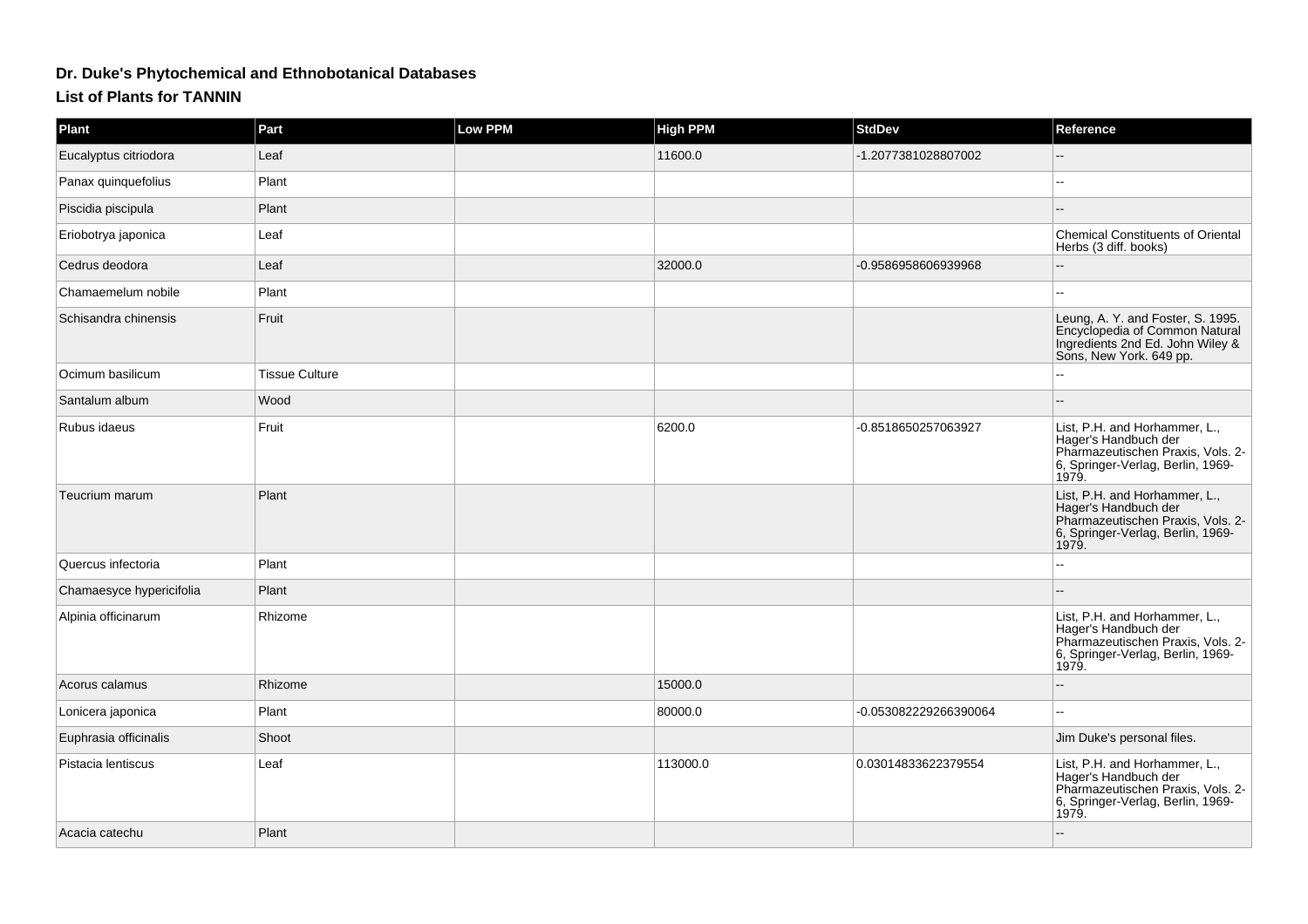| Plant                      | Part        | Low PPM | <b>High PPM</b> | <b>StdDev</b>       | Reference                                                                                                                                                                |
|----------------------------|-------------|---------|-----------------|---------------------|--------------------------------------------------------------------------------------------------------------------------------------------------------------------------|
| Hedeoma pulegioides        | Plant       |         |                 |                     | Lawrence, B.M., Essential Oils<br>1976-1977, Essential Oils 1978,<br>Essential Oils 1979-1980.                                                                           |
| Pogostemon cablin          | Plant       |         | 17000.0         | -0.9728497702221048 | $-$                                                                                                                                                                      |
| <b>Buxus sempervirens</b>  | Leaf        |         |                 |                     |                                                                                                                                                                          |
| Calendula officinalis      | Leaf        |         | 64500.0         | -0.561937386622043  |                                                                                                                                                                          |
| Iris x germanica           | Rhizome     |         |                 |                     | --                                                                                                                                                                       |
| Illicium verum             | Fruit       |         |                 |                     |                                                                                                                                                                          |
| Mangifera indica           | Flower      |         | 150000.0        | 1.0420282434519452  |                                                                                                                                                                          |
| Euonymus atropurpureus     | Root        |         |                 |                     |                                                                                                                                                                          |
| Mangifera indica           | Seed        |         | 1100.0          | -0.9789348501337792 | ۵.                                                                                                                                                                       |
| Prunus domestica           | <b>Bark</b> |         | 68000.0         | -0.6393311423437816 | ANON. 1948-1976. The Wealth of<br>India raw materials. Publications<br>and Information Directorate, CSIR,<br>New Delhi. 11 volumes.                                      |
| Lycopus virginicus         | Plant       |         |                 |                     |                                                                                                                                                                          |
| Eriodictyon californicum   | Plant       |         |                 |                     | Leung, A.Y., Encyclopedia of<br>Common Natural Ingredients Used<br>in Food, Drugs, and Cosmetics,<br>John Wiley & Sons, New York,<br>1980.                               |
| Stillingia sylvatica       | Plant       |         |                 |                     |                                                                                                                                                                          |
| Tilia sp.                  | Flower      |         |                 |                     |                                                                                                                                                                          |
| Solanum melongena          | Fruit       |         | 2000.0          | -0.892385057681694  |                                                                                                                                                                          |
| Yucca baccata              | Root        |         |                 |                     | Pedersen, M. 1987. Nutritional<br>Herbology. Pederson Publishing.<br>Bountiful, Utah. 377 pp.                                                                            |
| Matricaria recutita        | Plant       |         |                 |                     | Newall, C. A., Anderson, L. A. and<br>Phillipson, J. D. 1996. Herbal<br>Medicine - A Guide for Health-care<br>Professionals. The Pharmaceutical<br>Press, London. 296pp. |
| Mentha x piperita          | Plant       |         |                 |                     |                                                                                                                                                                          |
| Acorus calamus             | Plant       |         |                 |                     |                                                                                                                                                                          |
| Santolina chamaecyparissus | Root        |         |                 |                     |                                                                                                                                                                          |
| Genipa americana           | Fruit       |         |                 |                     |                                                                                                                                                                          |
| Ballota nigra              | Plant       |         |                 |                     |                                                                                                                                                                          |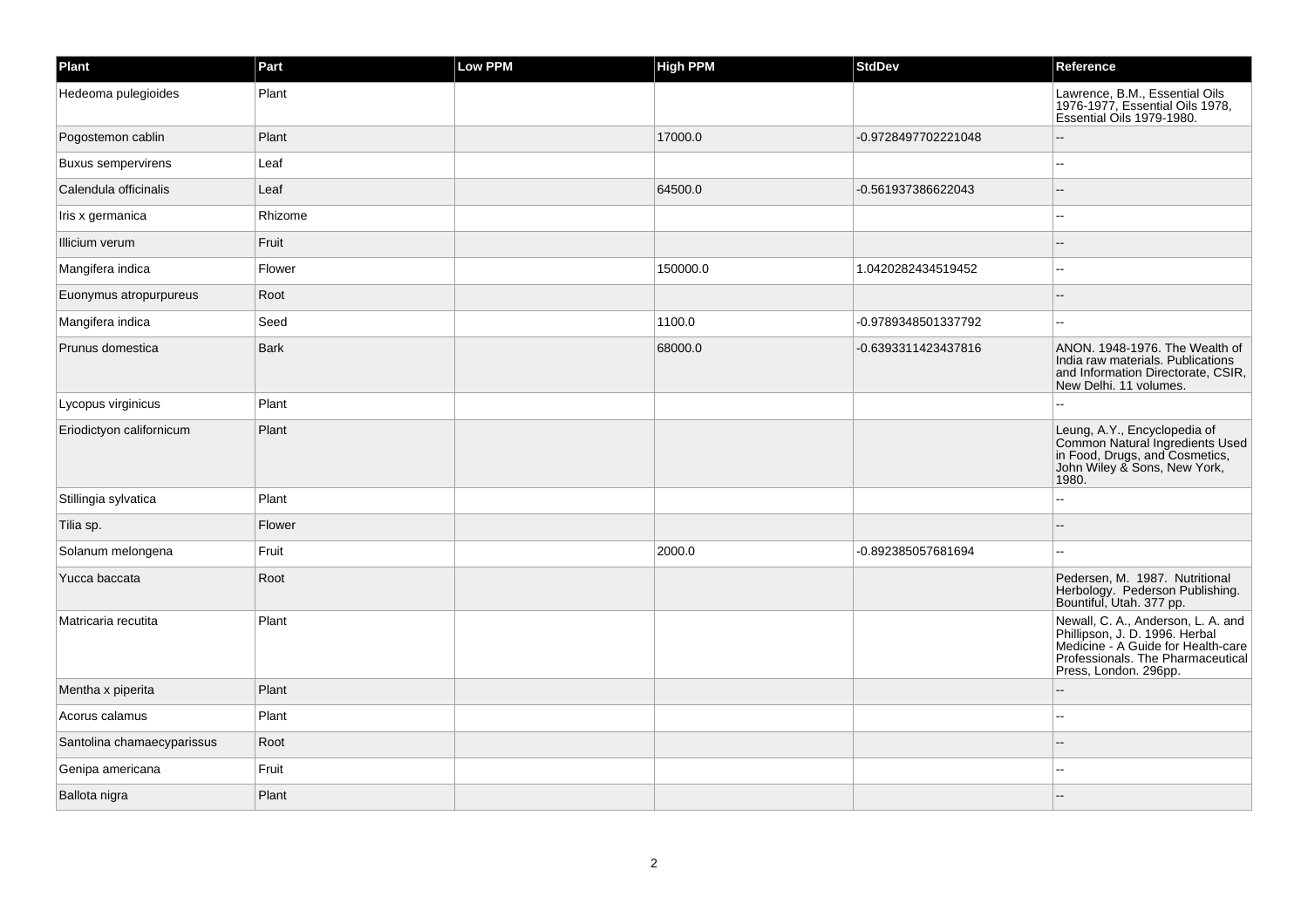| Plant                  | Part        | Low PPM | <b>High PPM</b> | <b>StdDev</b>       | Reference                                                                                                                                                                |
|------------------------|-------------|---------|-----------------|---------------------|--------------------------------------------------------------------------------------------------------------------------------------------------------------------------|
| Cinnamomum aromaticum  | Bark        |         |                 |                     | Bisset, N.G., ed. 1994. Herbal<br>Drugs and Phytopharmaceuticals.<br>CRC Press. Boca Raton, FL. 566<br>pp.                                                               |
| Rosmarinus officinalis | Plant       |         |                 |                     | <b>CRC Handbook of Medicinal</b><br>Herbs and/or CRC Handbook of<br><b>Proximate Analyses</b>                                                                            |
| Arbutus unedo          | <b>Bark</b> |         | 450000.0        | 2.7022998904134328  |                                                                                                                                                                          |
| Ephedra nevadensis     | Plant       |         |                 |                     |                                                                                                                                                                          |
| Juglans cinerea        | Bark        |         |                 |                     |                                                                                                                                                                          |
| Araucaria bidwillii    | Leaf        |         | 7000.0          | -1.263894686903192  | List, P.H. and Horhammer, L.,<br>Hager's Handbuch der<br>Pharmazeutischen Praxis, Vols. 2-<br>6, Springer-Verlag, Berlin, 1969-<br>1979.                                 |
| Anaphalis margaritacea | Plant       |         |                 |                     |                                                                                                                                                                          |
| Arbutus unedo          | Leaf        |         | 160000.0        | 0.6039221294970823  |                                                                                                                                                                          |
| Araucaria bidwillii    | Wood        |         | 3000.0          | -1.0047118271115913 | List, P.H. and Horhammer, L.,<br>Hager's Handbuch der<br>Pharmazeutischen Praxis, Vols. 2-<br>6, Springer-Verlag, Berlin, 1969-<br>1979.                                 |
| Agrimonia eupatoria    | <b>Bark</b> |         | 52800.0         | -0.7722965656367389 | Wealth of India.                                                                                                                                                         |
| Iris versicolor        | Rhizome     |         |                 |                     |                                                                                                                                                                          |
| Symplocarpus foetidus  | Plant       |         |                 |                     |                                                                                                                                                                          |
| Vinca minor            | Plant       |         |                 |                     | <b>CRC Handbook of Medicinal</b><br>Herbs and/or CRC Handbook of<br><b>Proximate Analyses</b>                                                                            |
| Vanilla planifolia     | Fruit       |         |                 |                     | ANON. 1948-1976. The Wealth of<br>India raw materials. Publications<br>and Information Directorate, CSIR,<br>New Delhi. 11 volumes.                                      |
| Gentiana lutea         | Plant       |         |                 |                     | Newall, C. A., Anderson, L. A. and<br>Phillipson, J. D. 1996. Herbal<br>Medicine - A Guide for Health-care<br>Professionals. The Pharmaceutical<br>Press, London. 296pp. |
| Acacia nilotica        | <b>Bark</b> |         | 27100.0         | -0.9971131037044363 |                                                                                                                                                                          |
| Aesculus hippocastanum | Wood        |         |                 |                     | Jim Duke's personal files.                                                                                                                                               |
| Rhus glabra            | Leaf        |         | 270000.0        | 1.946796964817541   |                                                                                                                                                                          |
| Acacia nilotica        | Fruit       |         | 349500.0        | 2.460165206941449   |                                                                                                                                                                          |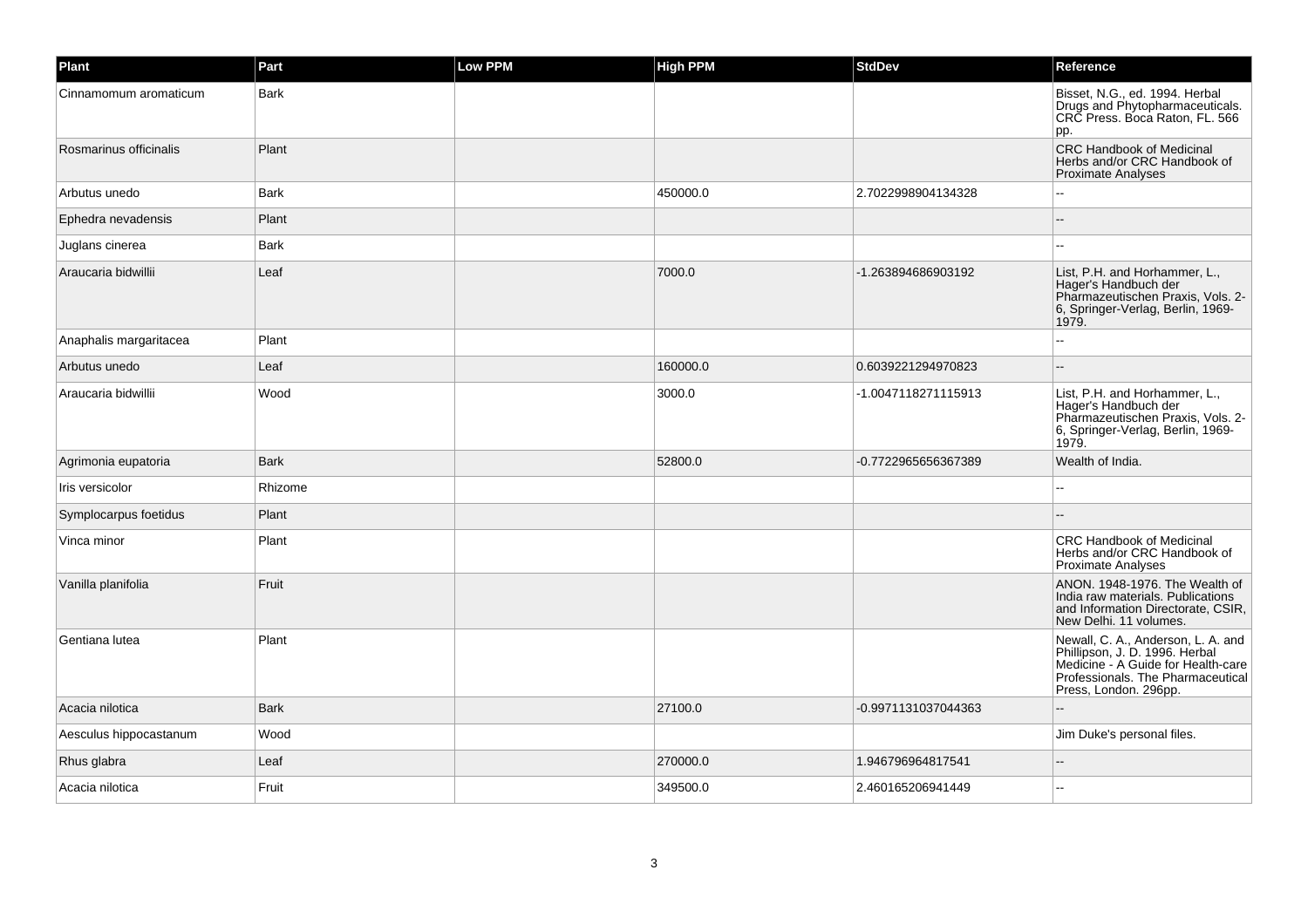| Plant                   | Part             | Low PPM | <b>High PPM</b> | <b>StdDev</b>        | Reference                                                                                                                                |
|-------------------------|------------------|---------|-----------------|----------------------|------------------------------------------------------------------------------------------------------------------------------------------|
| Sarcostemma acidum      | Plant            |         |                 |                      |                                                                                                                                          |
| Acacia nilotica         | Seed             |         | 66100.0         | -0.17202297185321858 |                                                                                                                                          |
| Artemisia cina          | Flower           |         |                 |                      |                                                                                                                                          |
| Catha edulis            | Leaf             |         |                 |                      | $\overline{a}$                                                                                                                           |
| Tsuga canadensis        | Leaf             |         | 15000.0         | -1.1662310625162495  | --                                                                                                                                       |
| Acacia nilotica         | Wood             |         | 63500.0         | 0.39532807016866817  | --                                                                                                                                       |
| Caesalpinia pulcherrima | Leaf             |         | 7000.0          | -1.263894686903192   | $\sim$                                                                                                                                   |
| Plantago ovata          | Plant            |         |                 |                      |                                                                                                                                          |
| Tsuga canadensis        | <b>Root Bark</b> |         | 245000.0        | 0.54974403267798     |                                                                                                                                          |
| Caesalpinia pulcherrima | Wood             |         | 3000.0          | -1.0047118271115913  | $\sim$                                                                                                                                   |
| Sclerocarya caffra      | Leaf             |         | 200000.0        | 1.0922402514317946   | $=$                                                                                                                                      |
| Portulaca oleracea      | Plant            |         |                 |                      |                                                                                                                                          |
| Genista tinctoria       | Plant            |         |                 |                      |                                                                                                                                          |
| Paeonia lactiflora      | Root             |         |                 |                      | <b>Chemical Constituents of Oriental</b><br>Herbs (3 diff. books)                                                                        |
| Senecio aureus          | Plant            |         |                 |                      |                                                                                                                                          |
| Tamarindus indica       | Bark             |         | 70000.0         | -0.6218356919104978  | --                                                                                                                                       |
| Origanum majorana       | Plant            |         |                 |                      | ANON. 1948-1976. The Wealth of<br>India raw materials. Publications<br>and Information Directorate, CSIR,<br>New Delhi. 11 volumes.      |
| Cinnamomum aromaticum   | Plant            |         |                 |                      |                                                                                                                                          |
| Annona muricata         | Plant            |         |                 |                      |                                                                                                                                          |
| Catalpa bignonioides    | <b>Bark</b>      |         | 60000.0         | -0.709312944076917   | List, P.H. and Horhammer, L.,<br>Hager's Handbuch der<br>Pharmazeutischen Praxis, Vols. 2-<br>6, Springer-Verlag, Berlin, 1969-<br>1979. |
| Persea americana        | Leaf             |         | 47000.0         | -0.7755765649684798  | List, P.H. and Horhammer, L.,<br>Hager's Handbuch der<br>Pharmazeutischen Praxis, Vols. 2-<br>6, Springer-Verlag, Berlin, 1969-<br>1979. |
| Zanthoxylum americanum  | Plant            |         |                 |                      |                                                                                                                                          |
| Spigelia marilandica    | Plant            |         |                 |                      |                                                                                                                                          |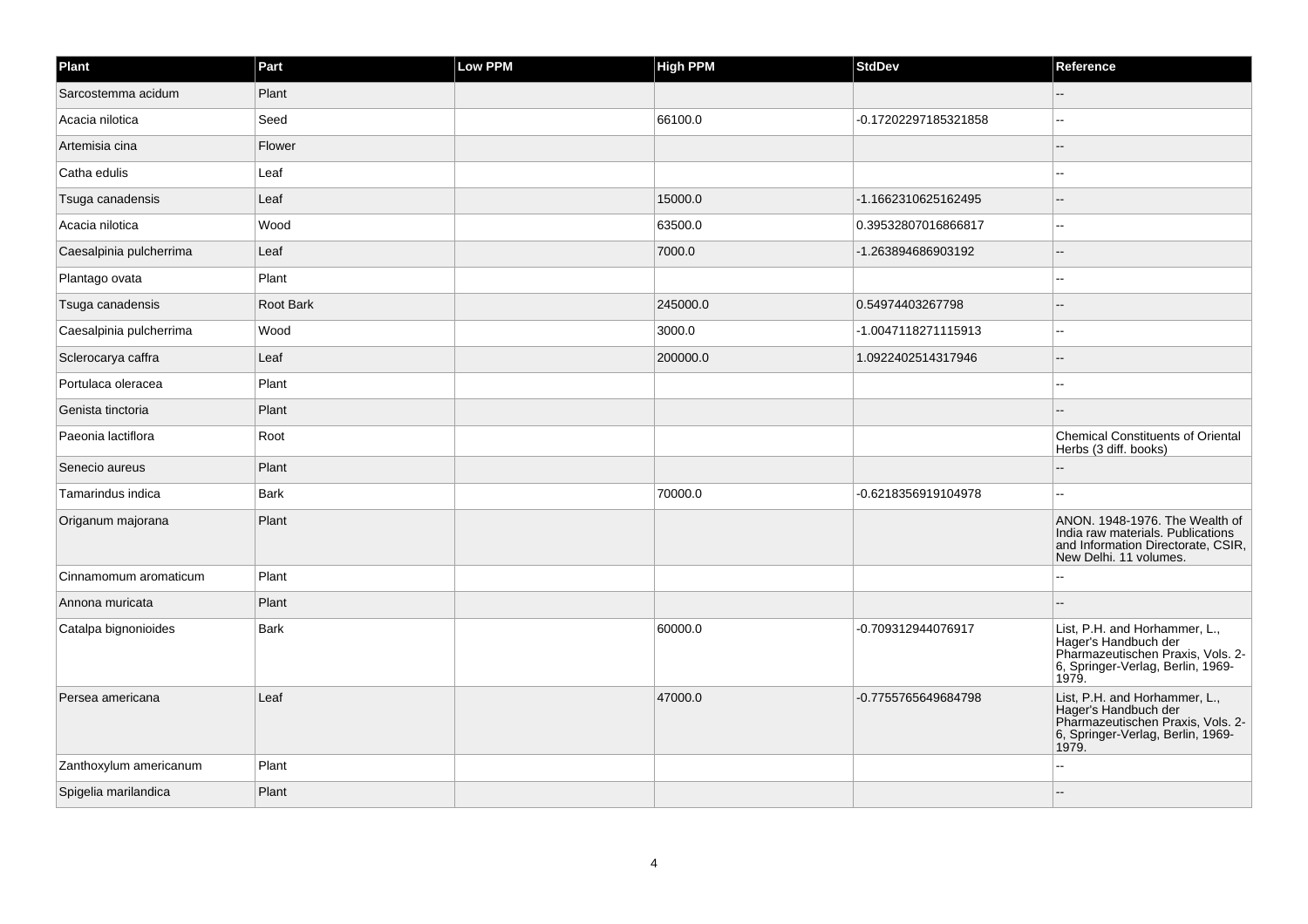| Plant                    | Part            | <b>Low PPM</b> | <b>High PPM</b> | <b>StdDev</b>        | Reference                                                                                                                                                                                                       |
|--------------------------|-----------------|----------------|-----------------|----------------------|-----------------------------------------------------------------------------------------------------------------------------------------------------------------------------------------------------------------|
| Cichorium intybus        | Plant           |                |                 |                      |                                                                                                                                                                                                                 |
| Mitchella repens         | Plant           |                |                 |                      | List, P.H. and Horhammer, L.,<br>Hager's Handbuch der<br>Pharmazeutischen Praxis, Vols. 2-<br>6, Springer-Verlag, Berlin, 1969-<br>1979.                                                                        |
| Artemisia abrotanum      | Plant           |                |                 |                      |                                                                                                                                                                                                                 |
| Conyza canadensis        | Plant           |                |                 |                      | $\sim$                                                                                                                                                                                                          |
| Ocimum tenuiflorum       | Plant           |                |                 |                      | ANON. 1948-1976. The Wealth of<br>India raw materials. Publications<br>and Information Directorate, CSIR,<br>New Delhi. 11 volumes.                                                                             |
| Mentha pulegium          | Plant           |                | 40000.0         | -0.6370616203493836  | $\sim$ $\sim$                                                                                                                                                                                                   |
| Senna alata              | Leaf            |                |                 |                      |                                                                                                                                                                                                                 |
| Teucrium polium          | Plant           |                |                 |                      | Rizk, A.F.M., The Phytochemistry<br>of the Flora of Qatar, Scientific and<br>Applied Research Centre,<br>University of Qatar, Kingprint,<br>Richmond, UK, 1986.                                                 |
| Ginkgo biloba            | Leaf            |                |                 |                      | Williamson, E. M. and Evans, F. J.,<br>Potter's New Cyclopaedia of<br>Botanical Drugs and Preparations,<br>Revised Ed., Saffron Walden, the<br>C. W. Daniel Co., Ltd., Essex UK,<br>362 pp, 1988, reprint 1989. |
| Artocarpus heterophyllus | <b>Bark</b>     |                | 33000.0         | -0.945501524926249   |                                                                                                                                                                                                                 |
| Lantana camara           | Leaf            |                |                 |                      | $\sim$                                                                                                                                                                                                          |
| Alisma plantago-aquatica | Plant           |                |                 |                      |                                                                                                                                                                                                                 |
| Argemone mexicana        | Plant           |                | 11000.0         | -1.060446678884554   | $\sim$                                                                                                                                                                                                          |
| Datura stramonium        | Plant           |                | 70000.0         | -0.1990770770371384  | $\sim$                                                                                                                                                                                                          |
| Morus alba               | Stem            |                |                 |                      | ۵.                                                                                                                                                                                                              |
| Thuja occidentalis       | <b>Branches</b> |                | 59000.0         |                      | ٠.                                                                                                                                                                                                              |
| Gossypium sp             | Stem            |                | 17700.0         | -1.3573651317646305  | $\sim$                                                                                                                                                                                                          |
| Centella asiatica        | Plant           |                |                 |                      | Newall, C. A., Anderson, L. A. and<br>Phillipson, J. D. 1996. Herbal<br>Medicine - A Guide for Health-care<br>Professionals. The Pharmaceutical<br>Press, London. 296pp.                                        |
| Anacardium occidentale   | <b>Bark</b>     |                | 90000.0         | -0.44688118757765943 | $\sim$                                                                                                                                                                                                          |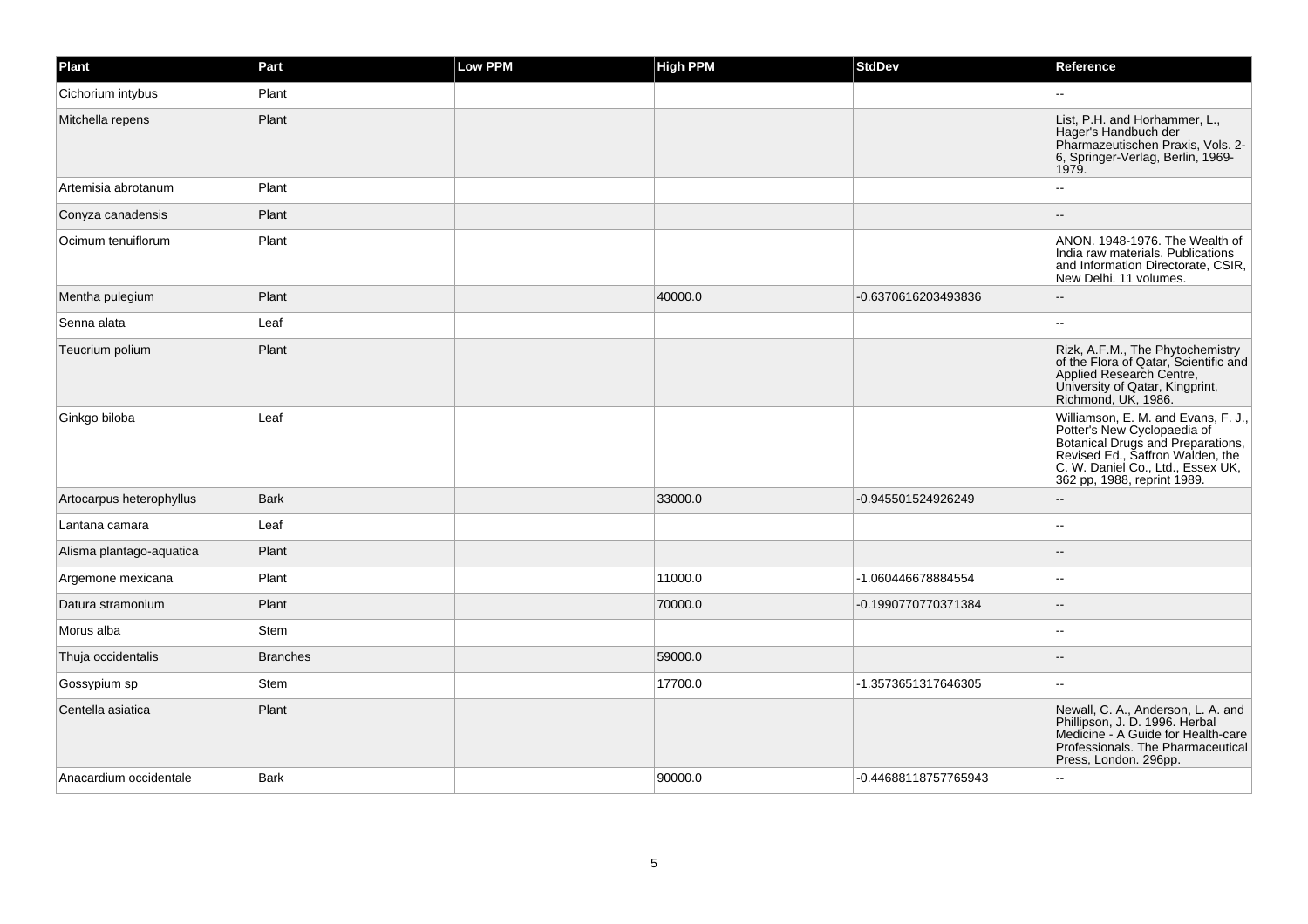| Plant                            | Part      | Low PPM | <b>High PPM</b> | <b>StdDev</b>         | Reference                                                                                                                                  |
|----------------------------------|-----------|---------|-----------------|-----------------------|--------------------------------------------------------------------------------------------------------------------------------------------|
| Actinidia chinensis              | Fruit     |         | 9500.0          | -0.8200278577257989   |                                                                                                                                            |
| Paeonia moutan                   | Root Bark |         |                 |                       |                                                                                                                                            |
| Capparis spinosa                 | Plant     |         |                 |                       |                                                                                                                                            |
| Centaurea cyanus                 | Flower    |         |                 |                       | List, P.H. and Horhammer, L.,<br>Hager's Handbuch der<br>Pharmazeutischen Praxis, Vols. 2-<br>6, Springer-Verlag, Berlin, 1969-<br>1979.   |
| Cuminum cyminum                  | Fruit     |         |                 |                       |                                                                                                                                            |
| Rosa laevigata                   | Fruit     |         |                 |                       |                                                                                                                                            |
| Smilax china                     | Root      |         |                 |                       |                                                                                                                                            |
| Cydonia oblonga                  | Seed      |         |                 |                       |                                                                                                                                            |
| Lindera benzoin                  | Plant     |         |                 |                       |                                                                                                                                            |
| Liquidambar orientalis           | Plant     |         |                 |                       | $\sim$                                                                                                                                     |
| Cnicus benedictus                | Plant     |         | 80000.0         | -0.053082229266390064 |                                                                                                                                            |
| Saussurea lappa                  | Root      |         |                 |                       |                                                                                                                                            |
| Mentha arvensis var. piperascens | Plant     |         |                 |                       | Leung, A.Y., Encyclopedia of<br>Common Natural Ingredients Used<br>in Food, Drugs, and Cosmetics,<br>John Wiley & Sons, New York,<br>1980. |
| Myroxylon balsamum               | Plant     |         | 4000.0          | -1.1626430723240777   | --                                                                                                                                         |
| Althaea officinalis              | Root      |         | 20000.0         | -1.7590478728926933   |                                                                                                                                            |
| Carum carvi                      | Plant     |         |                 |                       | $\overline{a}$                                                                                                                             |
| Cytisus scoparius                | Flower    |         |                 |                       |                                                                                                                                            |
| Terminalia catappa               | Bark      |         | 130000.0        | -0.09697217891198255  | List, P.H. and Horhammer, L.,<br>Hager's Handbuch der<br>Pharmazeutischen Praxis, Vols. 2-<br>6, Springer-Verlag, Berlin, 1969-<br>1979.   |
| Cinnamomum verum                 | Plant     |         |                 |                       |                                                                                                                                            |
| Lythrum salicaria                | Flower    |         | 137000.0        | 0.8221196855805931    | --                                                                                                                                         |
| Dipsacus fullonum                | Plant     |         |                 |                       | ANON. 1948-1976. The Wealth of<br>India raw materials. Publications<br>and Information Directorate, CSIR,<br>New Delhi. 11 volumes.        |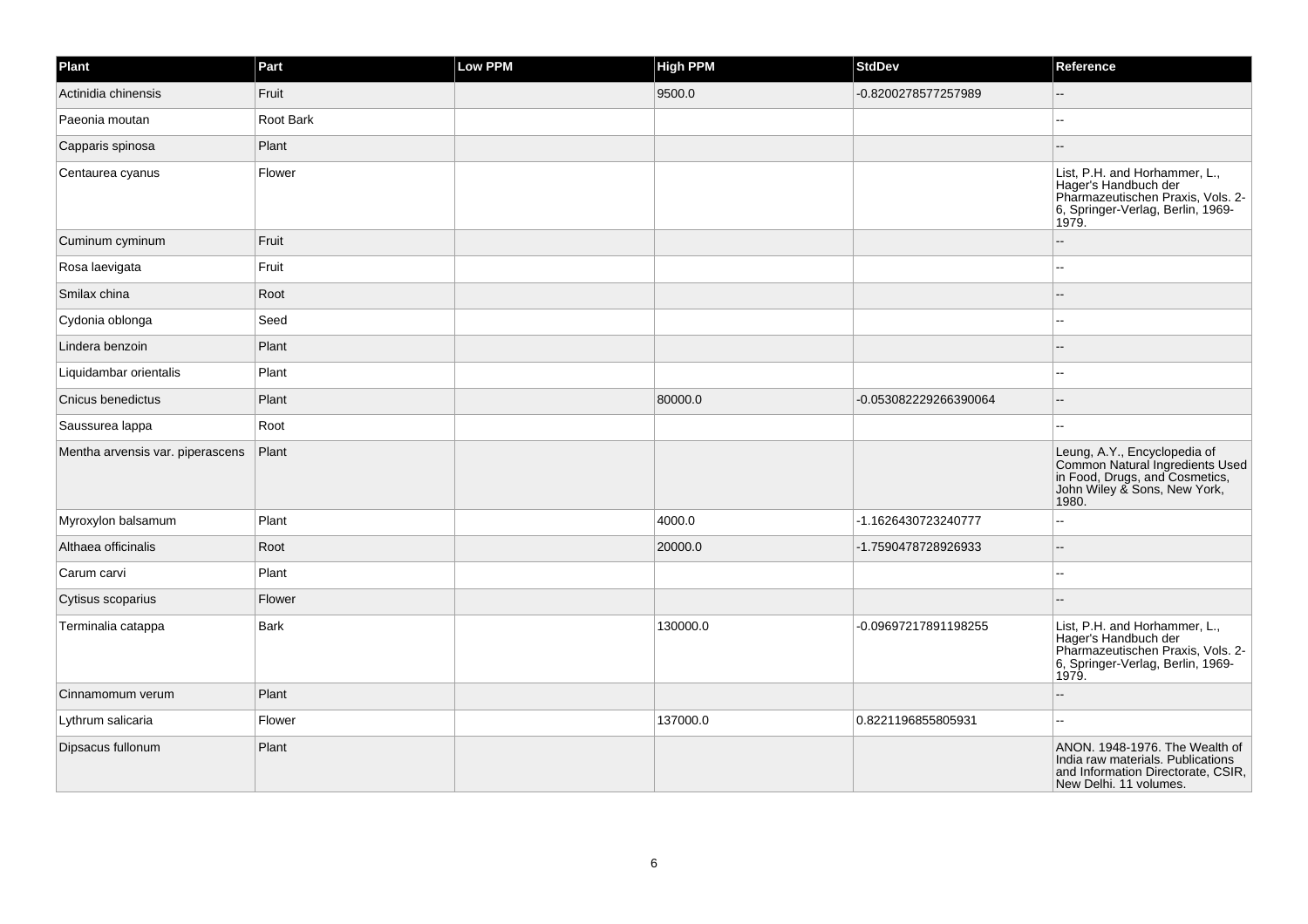| Plant                  | Part        | Low PPM | <b>High PPM</b> | <b>StdDev</b>       | Reference                                                                                                                                                                                                                    |
|------------------------|-------------|---------|-----------------|---------------------|------------------------------------------------------------------------------------------------------------------------------------------------------------------------------------------------------------------------------|
| Pistacia vera          | Plant       |         |                 |                     |                                                                                                                                                                                                                              |
| Plantago psyllium      | Plant       |         |                 |                     |                                                                                                                                                                                                                              |
| Lythrum salicaria      | Leaf        |         | 120000.0        | 0.11560400756237017 | $\overline{a}$                                                                                                                                                                                                               |
| Lythrum salicaria      | Root        |         | 85000.0         | 0.26612901398007555 |                                                                                                                                                                                                                              |
| Prosopis juliflora     | Root        |         | 67000.0         | -0.2946892008462297 | $\overline{a}$                                                                                                                                                                                                               |
| Ceratonia siliqua      | Fruit       |         | 15000.0         | -0.7669659110914757 | List, P.H. and Horhammer, L.,<br>Hager's Handbuch der<br>Pharmazeutischen Praxis, Vols. 2-<br>6, Springer-Verlag, Berlin, 1969-<br>1979.                                                                                     |
| Lythrum salicaria      | Stem        |         | 105000.0        | 0.6451355188995392  | --                                                                                                                                                                                                                           |
| Prosopis juliflora     | Wood        |         | 9000.0          | -0.8658648951499126 |                                                                                                                                                                                                                              |
| Malva neglecta         | Flower      |         |                 |                     |                                                                                                                                                                                                                              |
| Lavandula angustifolia | Plant       |         | 120000.0        | 0.5308971618166033  | List, P.H. and Horhammer, L.,<br>Hager's Handbuch der<br>Pharmazeutischen Praxis, Vols. 2-<br>6, Springer-Verlag, Berlin, 1969-<br>1979.                                                                                     |
| Robinia pseudoacacia   | <b>Bark</b> |         | 70000.0         | -0.6218356919104978 | <b>CRC Handbook of Medicinal</b><br>Herbs and/or CRC Handbook of<br>Proximate Analyses                                                                                                                                       |
| Citrus aurantium       | Fruit       |         |                 |                     | List, P.H. and Horhammer, L.,<br>Hager's Handbuch der<br>Pharmazeutischen Praxis, Vols. 2-<br>6, Springer-Verlag, Berlin, 1969-<br>1979.                                                                                     |
| Viburnum opulus        | Fruit       |         | 30000.0         | -0.6222515111796854 | List, P.H. and Horhammer, L.,<br>Hager's Handbuch der<br>Pharmazeutischen Praxis, Vols. 2-<br>6, Springer-Verlag, Berlin, 1969-<br>1979.                                                                                     |
| Annona reticulata      | <b>Bark</b> |         |                 |                     |                                                                                                                                                                                                                              |
| Paeonia officinalis    | Root        |         |                 |                     | List, P.H. and Horhammer, L.,<br>Hager's Handbuch der<br>Pharmazeutischen Praxis, Vols. 2-<br>6, Springer-Verlag, Berlin, 1969-<br>1979.                                                                                     |
| Punica granatum        | Root        |         | 70000.0         | -0.2012194983751788 | Hansel, R., Keller, K., Rimpler, H.,<br>and Schneider, G. eds. 1992.<br>Hager's Handbuch der<br>Pharmazeutischen Praxis, Drogen<br>(A-D), 1209 pp., 1993 (E-O), 970<br>pp., 1994 (P-Z), 1196 pp.<br>Springer-Verlag, Berlin. |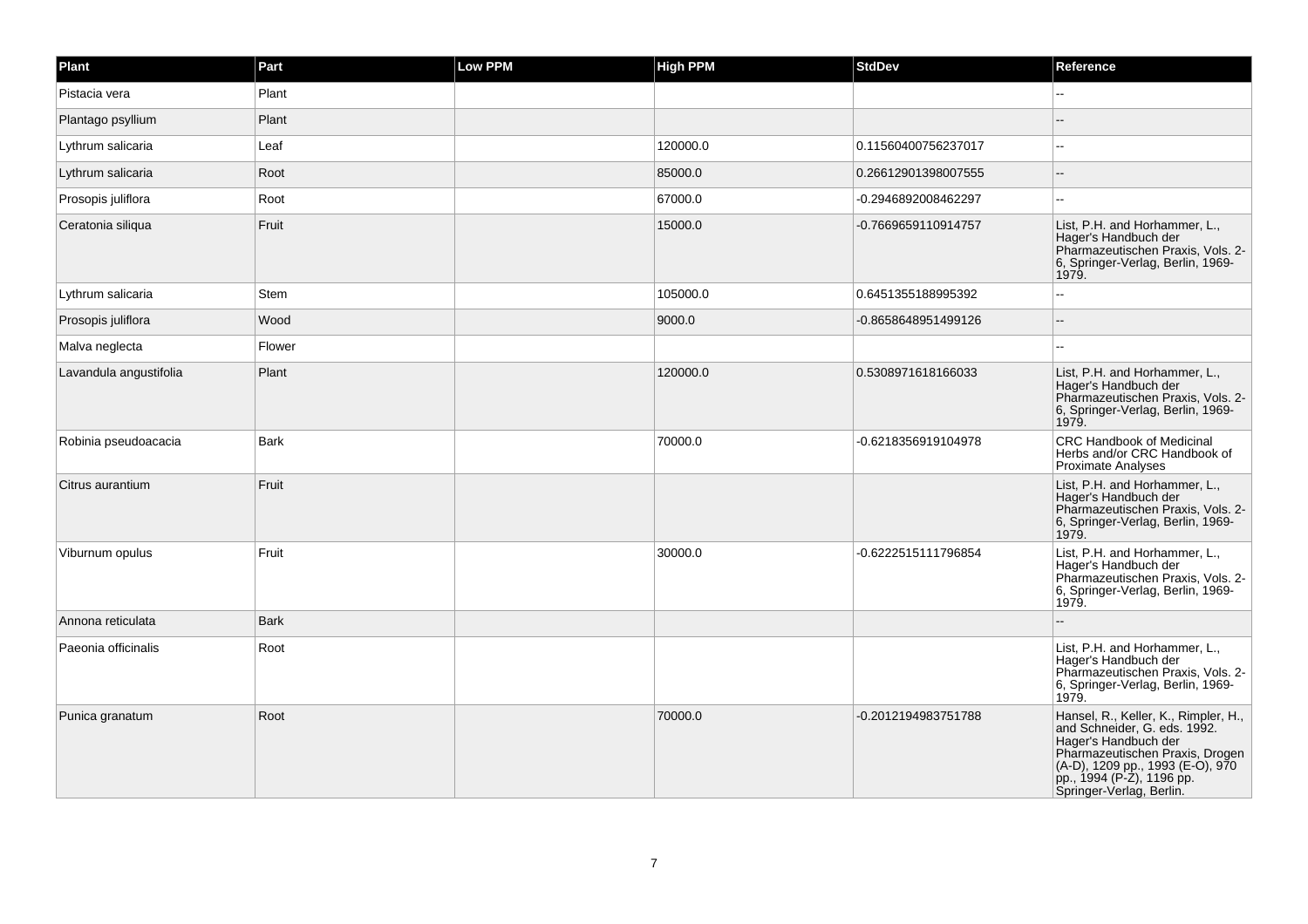| Plant                     | Part        | Low PPM | <b>High PPM</b> | <b>StdDev</b>       | Reference                                                                                                                                |
|---------------------------|-------------|---------|-----------------|---------------------|------------------------------------------------------------------------------------------------------------------------------------------|
| Lepidium meyenii          | Root        |         |                 |                     |                                                                                                                                          |
| Vitis vinifera            | Seed        |         |                 |                     |                                                                                                                                          |
| Acacia senegal            | Plant       |         |                 |                     | Pakistan Encyclopedia Planta<br>Medica. 1986.                                                                                            |
| Taraxacum officinale      | Root        |         |                 |                     |                                                                                                                                          |
| Prunus persica            | Fruit       |         | 8000.0          | -0.8344992977169778 | $-$                                                                                                                                      |
| Cocos nucifera            | Plant       |         |                 |                     | Jim Duke's personal files.                                                                                                               |
| Prunus persica            | Leaf        |         | 8000.0          | -1.251686733854824  | $\overline{a}$                                                                                                                           |
| Atropa bella-donna        | Root        |         | 120000.0        | 1.3566088761423356  |                                                                                                                                          |
| Croton eluteria           | <b>Bark</b> |         |                 |                     |                                                                                                                                          |
| Hippophae rhamnoides      | Fruit       |         | 18000.0         | -0.7380230311091176 | Abstract (See species file)                                                                                                              |
| Dodonaea viscosa          | <b>Bark</b> |         | 58000.0         | -0.7268083945102009 |                                                                                                                                          |
| Dodonaea viscosa          | Leaf        |         | 59800.0         | -0.6193147659493717 |                                                                                                                                          |
| Syzygium cumini           | Fruit       |         |                 |                     | Morton, J.F., Major Medicinal<br>Plants. 1977. Atlas of Medicinal<br>Plants of Middle America.<br>Bahamas to Yucatan. 1981.              |
| Cuscuta europaea          | Root        |         | 60000.0         | -0.5127851732786817 | List, P.H. and Horhammer, L.,<br>Hager's Handbuch der<br>Pharmazeutischen Praxis, Vols. 2-<br>6, Springer-Verlag, Berlin, 1969-<br>1979. |
| Juglans nigra             | Fruit       |         | 147000.0        | 0.5065208081322793  | List, P.H. and Horhammer, L.,<br>Hager's Handbuch der<br>Pharmazeutischen Praxis, Vols. 2-<br>6, Springer-Verlag, Berlin, 1969-<br>1979. |
| Sassafras albidum         | Root        |         |                 |                     | List, P.H. and Horhammer, L.,<br>Hager's Handbuch der<br>Pharmazeutischen Praxis, Vols. 2-<br>6, Springer-Verlag, Berlin, 1969-<br>1979. |
| Guaiacum sp.              | Wood        |         |                 |                     |                                                                                                                                          |
| Schinus molle             | <b>Bark</b> |         | 230000.0        | 0.7778003427522096  |                                                                                                                                          |
| Aspalathus linearis       | Shoot       |         | 44000.0         | -0.8290380397657579 |                                                                                                                                          |
| Quercus rubra             | <b>Bark</b> |         | 160000.0        | 0.1654595775872751  |                                                                                                                                          |
| Adiantum capillus-veneris | Plant       |         |                 |                     | --                                                                                                                                       |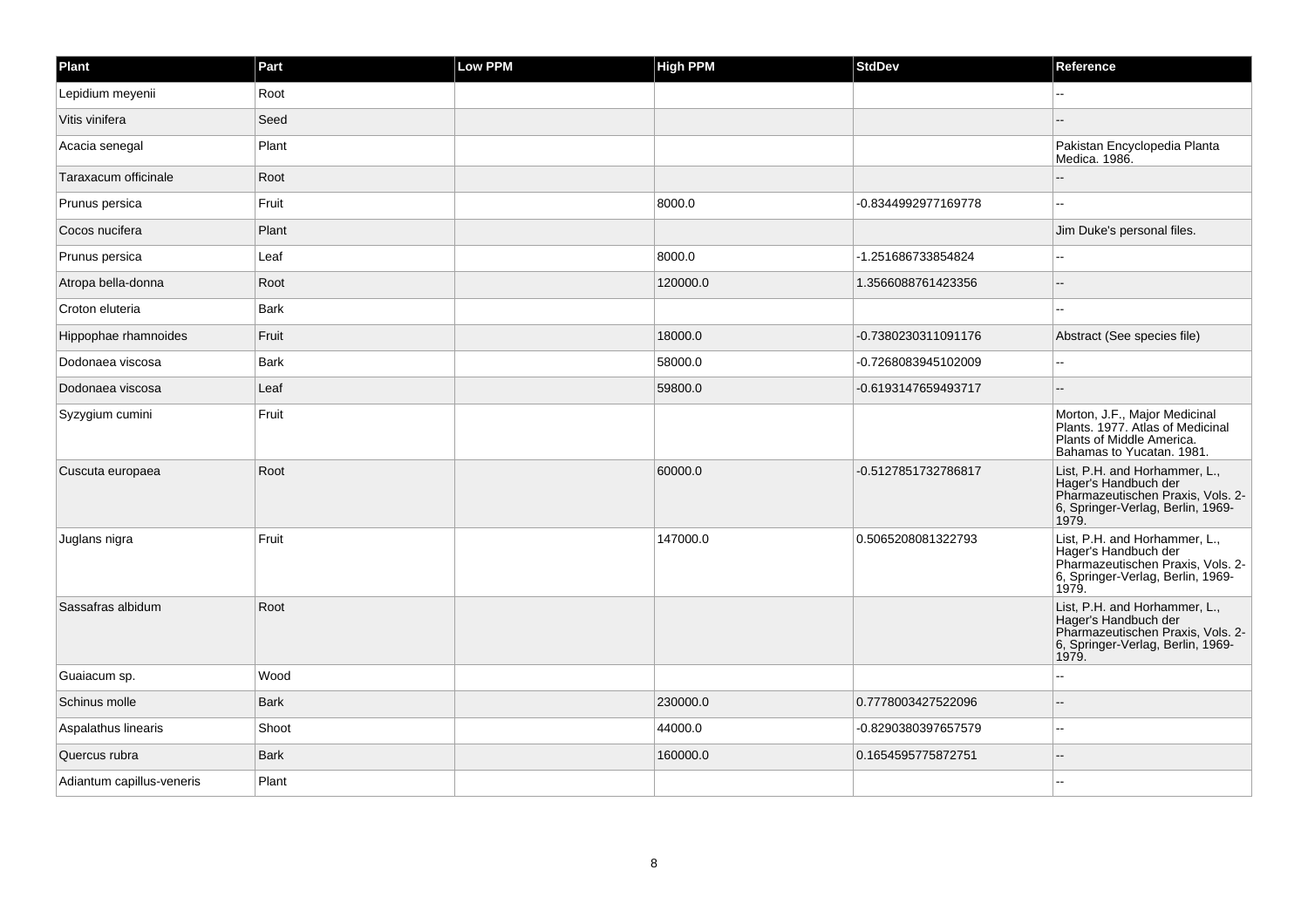| Plant                   | Part                | <b>Low PPM</b> | <b>High PPM</b> | <b>StdDev</b>        | Reference                                                                                                                                  |
|-------------------------|---------------------|----------------|-----------------|----------------------|--------------------------------------------------------------------------------------------------------------------------------------------|
| Eucalyptus citriodora   | Resin, Exudate, Sap |                | 482000.0        | 1.4131379750921393   | ANON. 1948-1976. The Wealth of<br>India raw materials. Publications<br>and Information Directorate, CSIR,<br>New Delhi. 11 volumes.        |
| Galium odoratum         | Plant               |                |                 |                      |                                                                                                                                            |
| Coffea arabica          | Seed                |                | 90000.0         | 0.12467231877609526  |                                                                                                                                            |
| Terminalia arjuna       | <b>Bark</b>         |                | 158000.0        | 0.14796412715399127  | ANON. 1948-1976. The Wealth of<br>India raw materials. Publications<br>and Information Directorate, CSIR,<br>New Delhi. 11 volumes.        |
| Juniperus communis      | Fruit               |                | 50000.0         | -0.42929897796396493 | List, P.H. and Horhammer, L.,<br>Hager's Handbuch der<br>Pharmazeutischen Praxis, Vols. 2-<br>6, Springer-Verlag, Berlin, 1969-<br>1979.   |
| Psidium guajava         | Root                |                |                 |                      |                                                                                                                                            |
| Guarea rusbyi           | <b>Bark</b>         |                |                 |                      |                                                                                                                                            |
| Ligustrum vulgare       | Bark                |                | 70000.0         | -0.6218356919104978  | $\overline{a}$                                                                                                                             |
| Marsdenia reichenbachii | Plant               |                |                 |                      |                                                                                                                                            |
| Menyanthes trifoliata   | Plant               |                | 30000.0         | -0.783056468120132   | ANON. 1948-1976. The Wealth of<br>India raw materials. Publications<br>and Information Directorate, CSIR,<br>New Delhi, 11 volumes.        |
| Paeonia suffruticosa    | Root Bark           |                |                 |                      | List, P.H. and Horhammer, L.,<br>Hager's Handbuch der<br>Pharmazeutischen Praxis, Vols. 2-<br>6, Springer-Verlag, Berlin, 1969-<br>1979.   |
| Coriandrum sativum      | Fruit               |                |                 |                      | Leung, A.Y., Encyclopedia of<br>Common Natural Ingredients Used<br>in Food, Drugs, and Cosmetics,<br>John Wiley & Sons, New York,<br>1980. |
| Hydnocarpus kurzii      | Seed                |                |                 |                      |                                                                                                                                            |
| Anemone pulsatilla      | Plant               |                |                 |                      | CRC Handbook of Medicinal<br>Herbs and/or CRC Handbook of<br>Proximate Analyses                                                            |
| Frangula purshiana      | Plant               |                |                 |                      |                                                                                                                                            |
| Capsella bursa-pastoris | Plant               |                |                 |                      |                                                                                                                                            |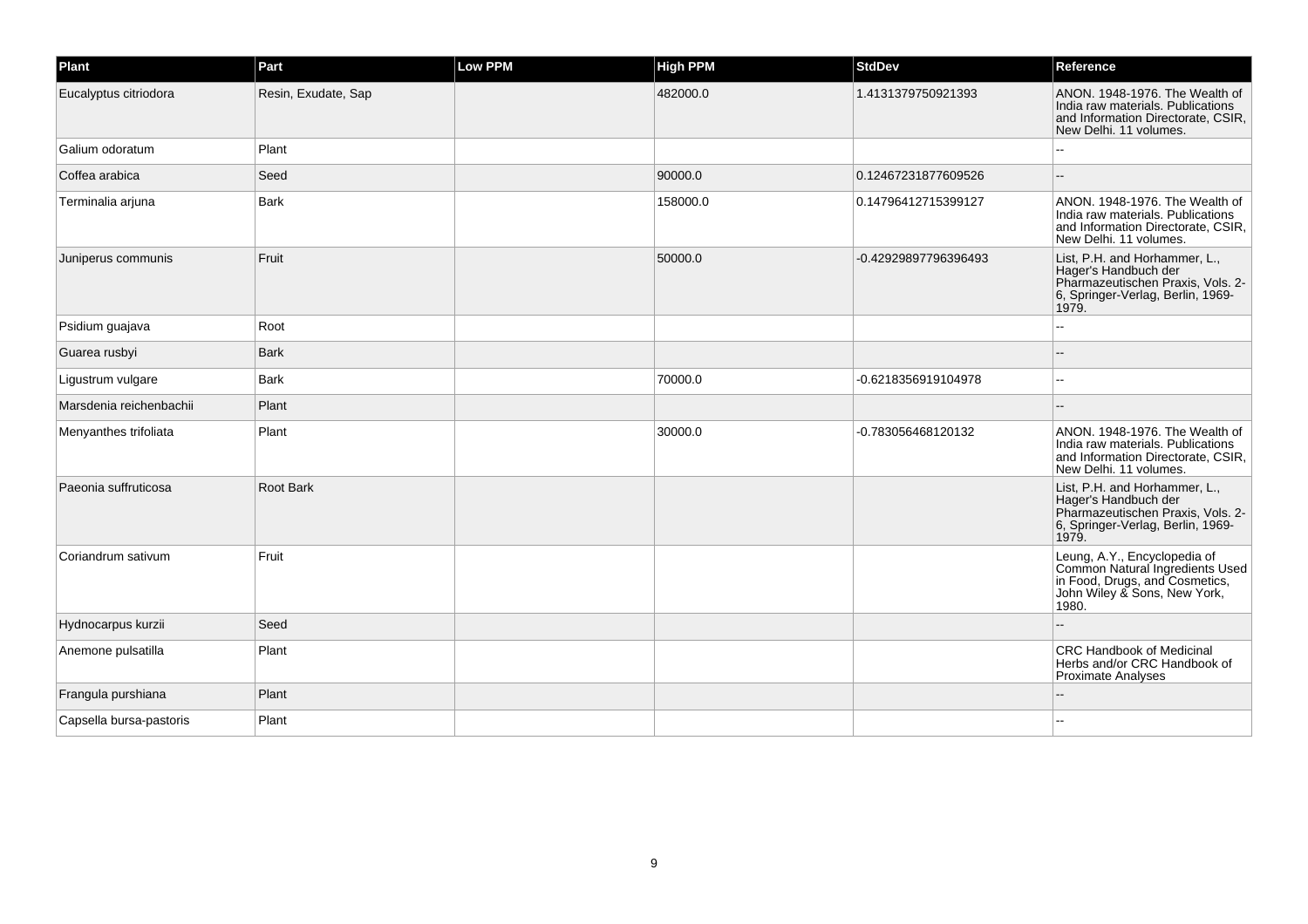| Plant                     | Part        | Low PPM | <b>High PPM</b> | <b>StdDev</b>        | Reference                                                                                                                                                                                                       |
|---------------------------|-------------|---------|-----------------|----------------------|-----------------------------------------------------------------------------------------------------------------------------------------------------------------------------------------------------------------|
| Cimicifuga racemosa       | Root        |         |                 |                      | Williamson, E. M. and Evans, F. J.,<br>Potter's New Cyclopaedia of<br>Botanical Drugs and Preparations,<br>Revised Ed., Saffron Walden, the<br>C. W. Daniel Co., Ltd., Essex UK,<br>362 pp, 1988, reprint 1989. |
| Sanguisorba minor         | Plant       |         |                 |                      |                                                                                                                                                                                                                 |
| Schinus terebinthifolius  | <b>Bark</b> |         |                 |                      | <b>CRC Handbook of Medicinal</b><br>Herbs and/or CRC Handbook of<br><b>Proximate Analyses</b>                                                                                                                   |
| Dioscorea bulbifera       | Tuber       |         |                 |                      |                                                                                                                                                                                                                 |
| Scutellaria churchilliana | Plant       |         |                 |                      |                                                                                                                                                                                                                 |
| Syzygium aromaticum       | Plant       |         |                 |                      |                                                                                                                                                                                                                 |
| Tussilago farfara         | Flower      |         | 6000.0          | -1.3938819360461085  |                                                                                                                                                                                                                 |
| Warburgia ugandensis      | Bark        |         |                 |                      |                                                                                                                                                                                                                 |
| Tussilago farfara         | Leaf        |         | 170000.0        | 0.7260016599807604   |                                                                                                                                                                                                                 |
| Tussilago farfara         | Rhizome     |         |                 |                      |                                                                                                                                                                                                                 |
| Viburnum prunifolium      | Root Bark   |         | 20000.0         | -1.4032939781516864  | Leung, A.Y., Encyclopedia of<br>Common Natural Ingredients Used<br>in Food, Drugs, and Cosmetics,<br>John Wiley & Sons, New York,<br>1980.                                                                      |
| Catharanthus roseus       | Leaf        |         |                 |                      | CRC Handbook of Medicinal<br>Herbs and/or CRC Handbook of<br><b>Proximate Analyses</b>                                                                                                                          |
| Actaea cimicifuga         | Rhizome     |         |                 |                      |                                                                                                                                                                                                                 |
| Berberis vulgaris         | Fruit       |         | 55600.0         | -0.37527226866356317 | Jim Duke's personal files.                                                                                                                                                                                      |
| Ocimum sanctum            | Plant       |         |                 |                      | ANON. 1948-1976. The Wealth of<br>India raw materials. Publications<br>and Information Directorate, CSIR,<br>New Delhi. 11 volumes.                                                                             |
| Acacia tortilis           | <b>Bark</b> |         |                 |                      | $\overline{a}$                                                                                                                                                                                                  |
| Acacia tortilis           | Leaf        |         |                 |                      |                                                                                                                                                                                                                 |
| Ailanthus altissima       | Leaf        |         | 120000.0        | 0.11560400756237017  | --                                                                                                                                                                                                              |
| Mercurialis annua         | Root        |         | 33500.0         | -1.3384342117729644  |                                                                                                                                                                                                                 |
| Liquidambar styraciflua   | Plant       |         |                 |                      |                                                                                                                                                                                                                 |
| Viola tricolor            | Plant       |         |                 |                      |                                                                                                                                                                                                                 |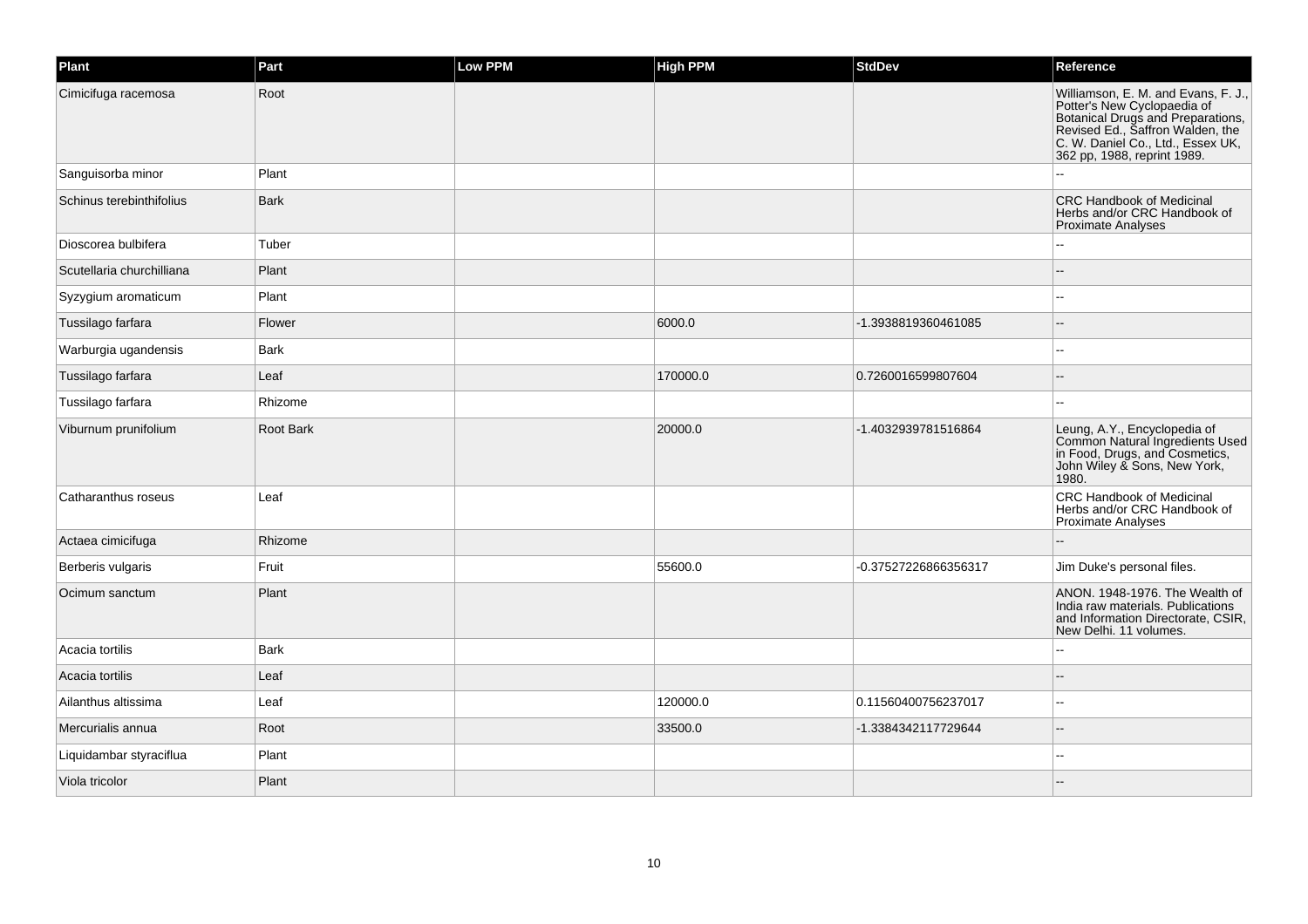| Plant                     | Part                   | Low PPM | <b>High PPM</b> | <b>StdDev</b>       | Reference                                                                                                                                                                                                                              |
|---------------------------|------------------------|---------|-----------------|---------------------|----------------------------------------------------------------------------------------------------------------------------------------------------------------------------------------------------------------------------------------|
| Salvia sclarea            | Plant                  |         |                 |                     | <b>CRC Handbook of Medicinal</b><br>Herbs and/or CRC Handbook of<br>Proximate Analyses                                                                                                                                                 |
| Cynara cardunculus        | Plant                  |         |                 |                     |                                                                                                                                                                                                                                        |
| Ficus carica              | Leaf                   |         | 36000.0         | -0.9098640485005256 | Blaschek, W., Hansel, R., Keller,<br>K., Reichling, J., Rimpler, H., and<br>Schneider, G. eds. 1998. Hager's<br>Handbuch der Pharmazeutischen<br>Praxis, Auflage Band 2 (A-K), 909<br>pp., (L-Z), 858 pp. Springer-<br>Verlag, Berlin. |
| Bryonia alba              | Root                   |         |                 |                     |                                                                                                                                                                                                                                        |
| Alnus glutinosa           | Bark                   |         | 200000.0        | 0.5153685862529519  | --                                                                                                                                                                                                                                     |
| Asclepias syriaca         | <b>Sprout Seedling</b> |         |                 |                     |                                                                                                                                                                                                                                        |
| Fragaria spp              | Leaf                   |         |                 |                     |                                                                                                                                                                                                                                        |
| Jateorhiza palmata        | Root                   |         |                 |                     |                                                                                                                                                                                                                                        |
| Pinus sylvestris          | Bark                   |         | 169000.0        | 0.2441891045370524  | List, P.H. and Horhammer, L.,<br>Hager's Handbuch der<br>Pharmazeutischen Praxis, Vols. 2-<br>6, Springer-Verlag, Berlin, 1969-<br>1979.                                                                                               |
| Rhododendron ferrugineum  | Leaf                   |         |                 |                     |                                                                                                                                                                                                                                        |
| Ribes uva-crispa          | Fruit                  |         |                 |                     |                                                                                                                                                                                                                                        |
| Sanguisorba officinalis   | Hs                     |         | 170000.0        |                     |                                                                                                                                                                                                                                        |
| Geranium thunbergii       | Leaf                   |         | 200000.0        | 1.0922402514317946  |                                                                                                                                                                                                                                        |
| Oenothera biennis         | Herb                   |         | 110000.0        |                     |                                                                                                                                                                                                                                        |
| Rubus fruticosus          | Leaf                   |         |                 |                     | --                                                                                                                                                                                                                                     |
| Geranium thunbergii       | Plant                  |         | 50000.0         | -0.4910667725786353 |                                                                                                                                                                                                                                        |
| Haematoxylum campechianum | Wood                   |         | 100000.0        | 1.2399802396022128  | --                                                                                                                                                                                                                                     |
| Acalypha indica           | Plant                  |         |                 |                     | <b>CRC Handbook of Medicinal</b><br>Herbs and/or CRC Handbook of<br><b>Proximate Analyses</b>                                                                                                                                          |
| Filipendula ulmaria       | Leaf                   |         |                 |                     |                                                                                                                                                                                                                                        |
| Eupatorium odoratum       | Leaf                   |         |                 |                     | List, P.H. and Horhammer, L.,<br>Hager's Handbuch der<br>Pharmazeutischen Praxis, Vols. 2-<br>6, Springer-Verlag, Berlin, 1969-<br>1979.                                                                                               |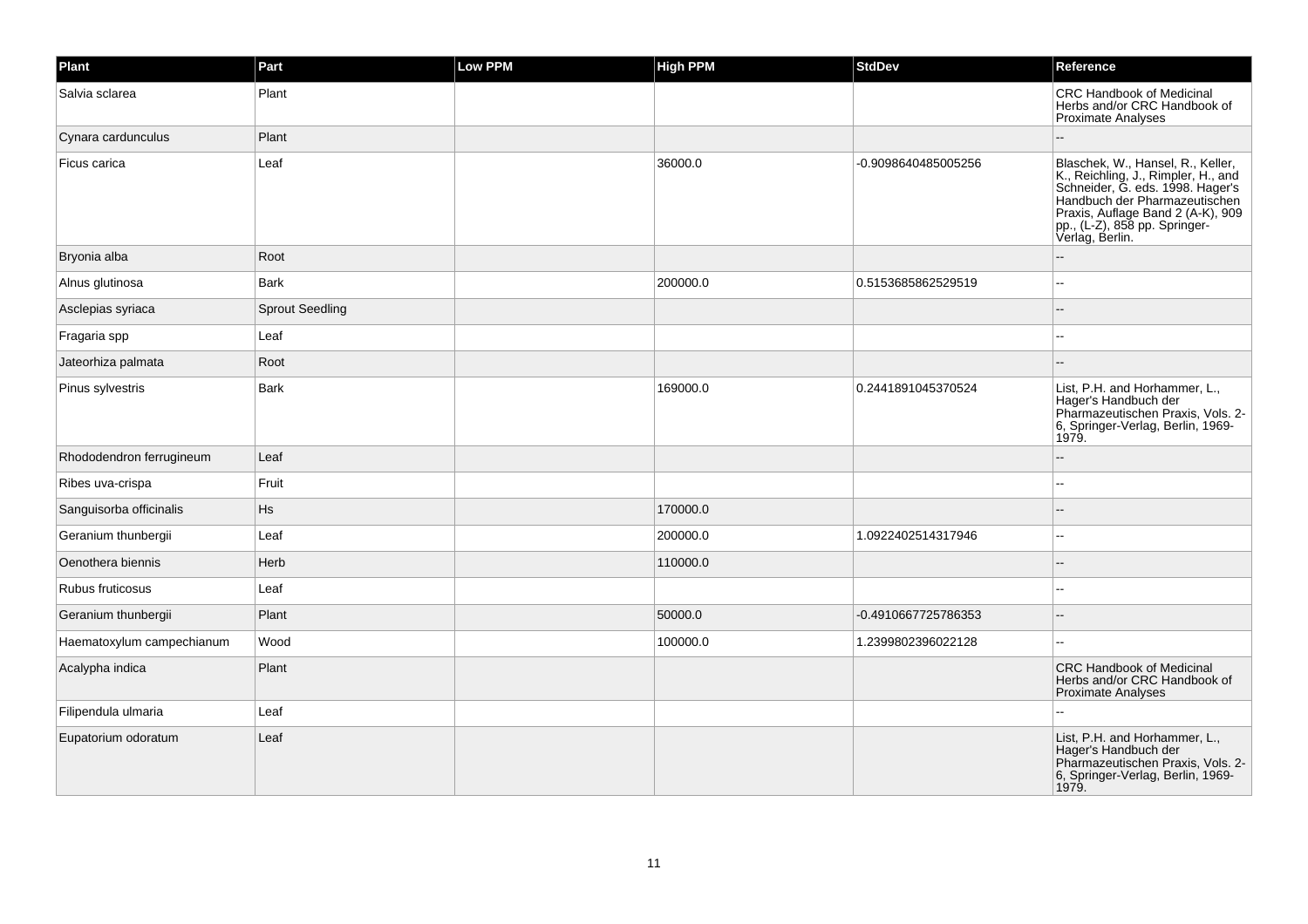| Plant                | Part        | Low PPM | <b>High PPM</b> | <b>StdDev</b>        | Reference                                                                                                                                  |
|----------------------|-------------|---------|-----------------|----------------------|--------------------------------------------------------------------------------------------------------------------------------------------|
| Filipendula ulmaria  | Shoot       |         | 93100.0         | -0.0926152853107834  |                                                                                                                                            |
| Tamarindus indica    | BI          |         | 70000.0         |                      |                                                                                                                                            |
| Filipendula ulmaria  | Root        |         | 86200.0         | 0.3035168949684959   | $\overline{a}$                                                                                                                             |
| Tamarindus indica    | Seed        |         |                 |                      | ANON. 1948-1976. The Wealth of<br>India raw materials. Publications<br>and Information Directorate, CSIR,<br>New Delhi. 11 volumes.        |
| Ceiba pentandra      | Bark        |         | 108200.0        | -0.28767258863477646 |                                                                                                                                            |
| Ajuga reptans        | Plant       |         | 150000.0        | 0.9688817051288484   |                                                                                                                                            |
| Myrtus communis      | Plant       |         | 140000.0        | 0.8228868573581      | List, P.H. and Horhammer, L.,<br>Hager's Handbuch der<br>Pharmazeutischen Praxis, Vols. 2-<br>6, Springer-Verlag, Berlin, 1969-<br>1979.   |
| Eucalyptus cornea    | Plant       |         | 250000.0        | 2.428830182836332    |                                                                                                                                            |
| Gardenia jasminoides | Fruit       |         |                 |                      | <b>Chemical Constituents of Oriental</b><br>Herbs (3 diff. books)                                                                          |
| Pachira aquatica     | <b>Bark</b> |         | 27000.0         | -0.9979878762261004  |                                                                                                                                            |
| Prunus laurocerasus  | Leaf        |         |                 |                      |                                                                                                                                            |
| Cuminum cyminum      | Seed        |         |                 |                      | Leung, A.Y., Encyclopedia of<br>Common Natural Ingredients Used<br>in Food, Drugs, and Cosmetics,<br>John Wiley & Sons, New York,<br>1980. |
| Populus nigra        | Plant       |         |                 |                      |                                                                                                                                            |
| Pteridium aquilinum  | Plant       |         |                 |                      |                                                                                                                                            |
| Piper angustifolium  | Leaf        |         |                 |                      |                                                                                                                                            |
| Cinchona officinalis | <b>Bark</b> |         |                 |                      |                                                                                                                                            |
| Ocimum basilicum     | Plant       |         | 50000.0         | -0.4910667725786353  | List, P.H. and Horhammer, L.,<br>Hager's Handbuch der<br>Pharmazeutischen Praxis, Vols. 2-<br>6, Springer-Verlag, Berlin, 1969-<br>1979.   |
| Teucrium montanum    | Plant       |         | 22000.0         | -0.8998523463367307  | List, P.H. and Horhammer, L.,<br>Hager's Handbuch der<br>Pharmazeutischen Praxis, Vols. 2-<br>6, Springer-Verlag, Berlin, 1969-<br>1979.   |
| Acacia leucophloea   | Plant       |         |                 |                      |                                                                                                                                            |
| Prunus serotina      | <b>Bark</b> |         |                 |                      |                                                                                                                                            |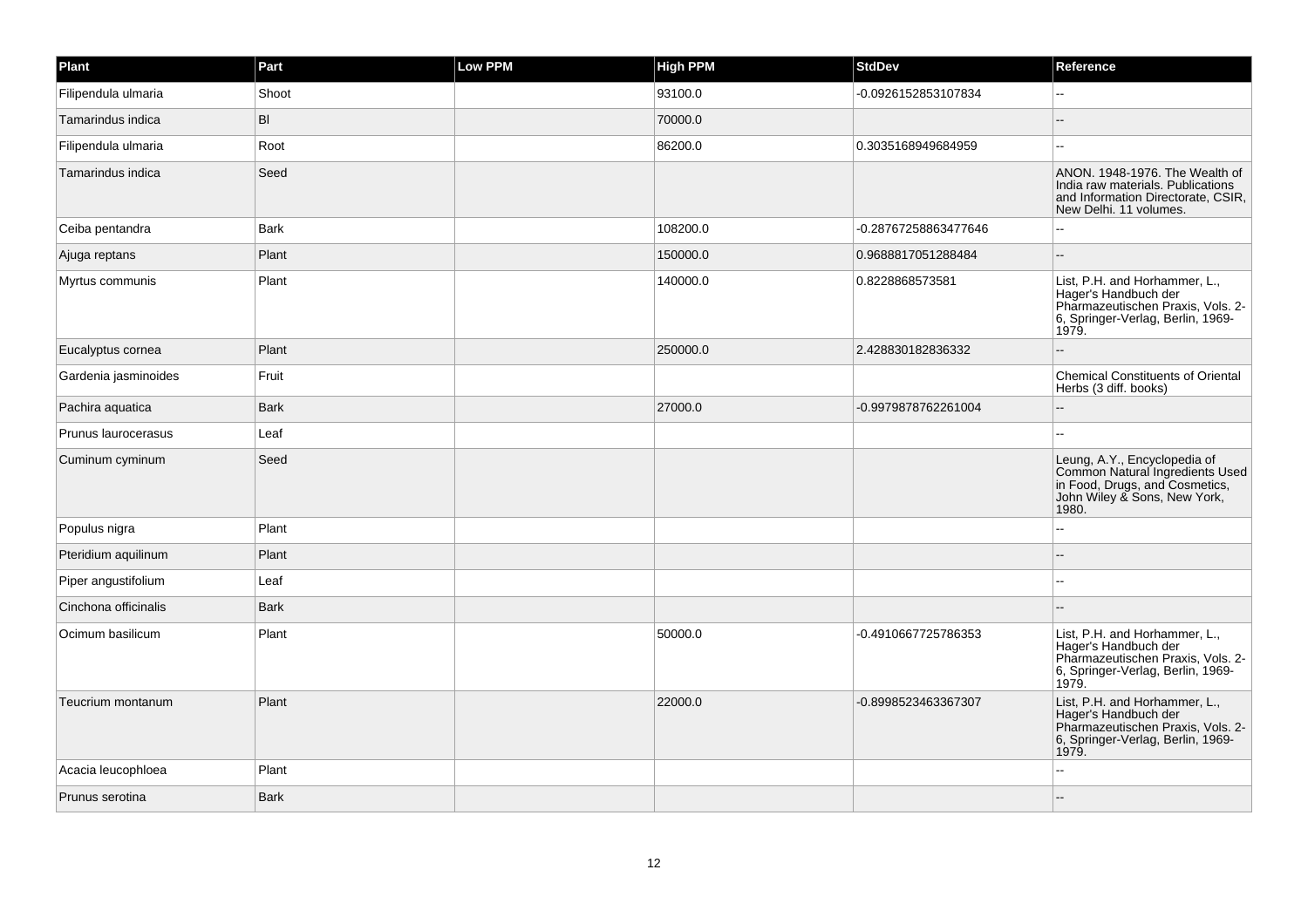| Plant                  | Part               | Low PPM | <b>High PPM</b> | <b>StdDev</b>        | Reference                                                                                                                                                                                                       |
|------------------------|--------------------|---------|-----------------|----------------------|-----------------------------------------------------------------------------------------------------------------------------------------------------------------------------------------------------------------|
| Senna occidentalis     | Seed               |         |                 |                      |                                                                                                                                                                                                                 |
| Hamelia patens         | <b>Bark</b>        |         | 150000.0        | 0.07798232542085588  |                                                                                                                                                                                                                 |
| Krameria triandra      | Root               |         |                 |                      |                                                                                                                                                                                                                 |
| Chimaphila umbellata   | Plant              |         | 40000.0         | -0.6370616203493836  | List, P.H. and Horhammer, L.,<br>Hager's Handbuch der<br>Pharmazeutischen Praxis, Vols. 2-<br>6, Springer-Verlag, Berlin, 1969-<br>1979.                                                                        |
| Peucedanum ostruthium  | Root               |         |                 |                      |                                                                                                                                                                                                                 |
| Solanum tuberosum      | Leaf               |         | 32000.0         | -0.9586958606939968  | --                                                                                                                                                                                                              |
| Swertia chirata        | Plant              |         |                 |                      |                                                                                                                                                                                                                 |
| Cornus florida         | <b>Bark</b>        |         | 30000.0         | -0.9717447005761747  | $\sim$                                                                                                                                                                                                          |
| Mahonia aquifolium     | Plant              |         |                 |                      | <b>CRC Handbook of Medicinal</b><br>Herbs and/or CRC Handbook of<br><b>Proximate Analyses</b>                                                                                                                   |
| Ononis spinosa         | Plant              |         | 5000.0          | -1.148043587547003   |                                                                                                                                                                                                                 |
| Phytolacca americana   | Root               |         |                 |                      | $\sim$                                                                                                                                                                                                          |
| Aloysia citrodora      | Plant              |         |                 |                      | Williamson, E. M. and Evans, F. J.,<br>Potter's New Cyclopaedia of<br>Botanical Drugs and Preparations,<br>Revised Ed., Saffron Walden, the<br>C. W. Daniel Co., Ltd., Essex UK,<br>362 pp, 1988, reprint 1989. |
| Collinsonia canadensis | Plant              |         |                 |                      | Newall, C. A., Anderson, L. A. and<br>Phillipson, J. D. 1996. Herbal<br>Medicine - A Guide for Health-care<br>Professionals. The Pharmaceutical<br>Press, London. 296pp.                                        |
| Aegle marmelos         | Fruit              |         | 90000.0         | -0.04339391153252399 | Morton, J.F., Major Medicinal<br>Plants, 1977. Atlas of Medicinal<br>Plants of Middle America.<br>Bahamas to Yucatan. 1981.                                                                                     |
| Aegle marmelos         | Petiole            |         | 200000.0        |                      | Morton, J.F., Major Medicinal<br>Plants. 1977. Atlas of Medicinal<br>Plants of Middle America.<br>Bahamas to Yucatan. 1981.                                                                                     |
| Mimosa pudica          | Root               |         | 100000.0        | 0.7334775263353299   |                                                                                                                                                                                                                 |
| Annona squamosa        | Plant              |         |                 |                      |                                                                                                                                                                                                                 |
| Punica granatum        | <b>Fruit Juice</b> |         | 1700.0          |                      | ANON. 1948-1976. The Wealth of<br>India raw materials. Publications<br>and Information Directorate, CSIR,<br>New Delhi. 11 volumes.                                                                             |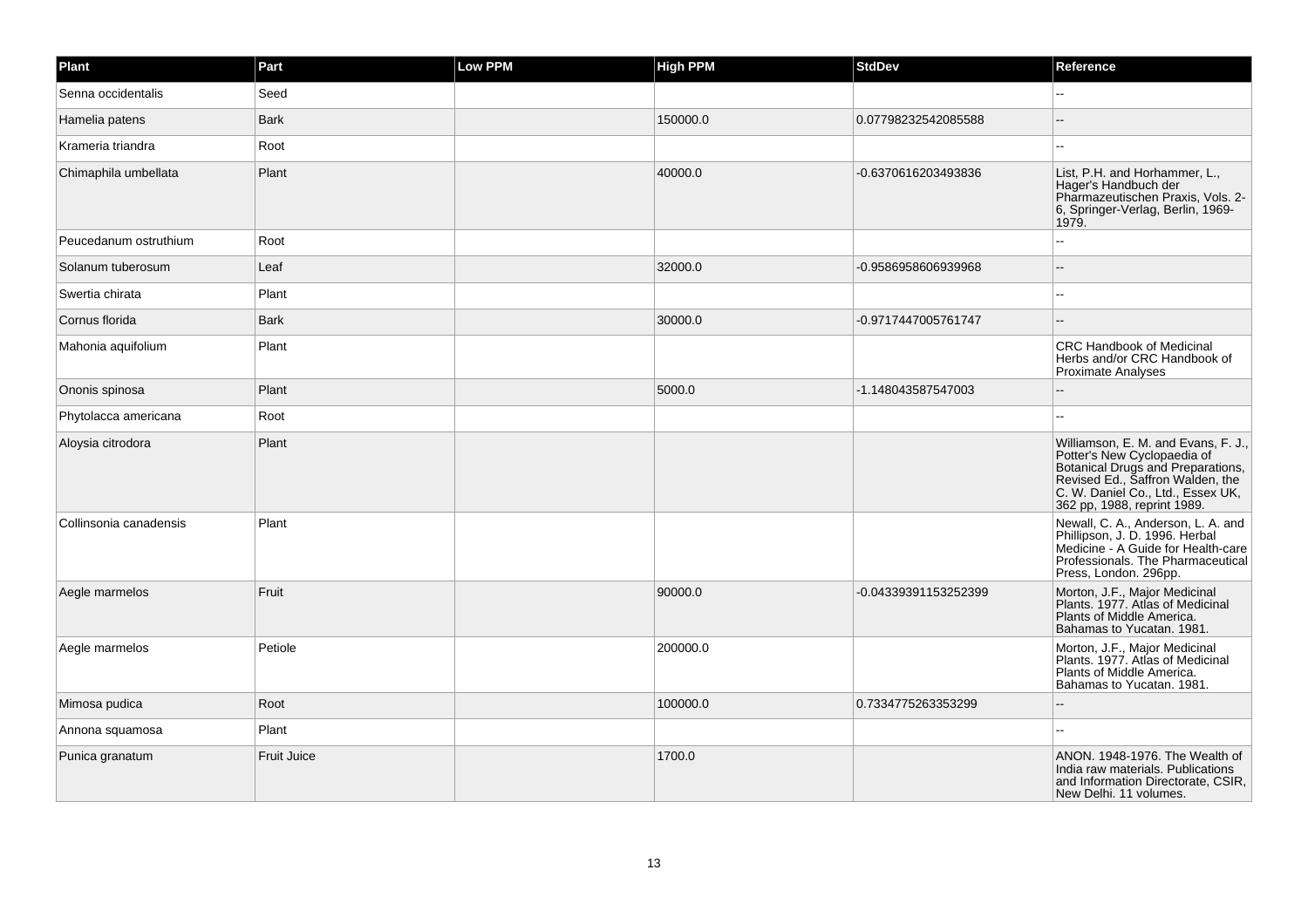| Plant                   | Part             | Low PPM | <b>High PPM</b> | <b>StdDev</b>         | Reference                                                                                                                                                                                                       |
|-------------------------|------------------|---------|-----------------|-----------------------|-----------------------------------------------------------------------------------------------------------------------------------------------------------------------------------------------------------------|
| Acacia melanoxylon      | Plant            |         |                 |                       |                                                                                                                                                                                                                 |
| Punica granatum         | Leaf             |         | 110000.0        | -0.006475522921307877 | ANON. 1948-1976. The Wealth of<br>India raw materials. Publications<br>and Information Directorate, CSIR,<br>New Delhi. 11 volumes.                                                                             |
| Scutellaria lateriflora | Plant            |         |                 |                       | List, P.H. and Horhammer, L.,<br>Hager's Handbuch der<br>Pharmazeutischen Praxis, Vols. 2-<br>6, Springer-Verlag, Berlin, 1969-<br>1979.                                                                        |
| Holarrhena pubescens    | <b>Bark</b>      |         | 11400.0         | -1.1344523896057144   |                                                                                                                                                                                                                 |
| Tabernanthe iboga       | Root             |         |                 |                       |                                                                                                                                                                                                                 |
| Borago officinalis      | Plant            |         | 30000.0         | -0.783056468120132    |                                                                                                                                                                                                                 |
| Juglans regia           | Fruit            |         | 122000.0        | 0.26533014161262874   | ANON. 1948-1976. The Wealth of<br>India raw materials. Publications<br>and Information Directorate, CSIR,<br>New Delhi. 11 volumes.                                                                             |
| Actaea racemosa         | Root             |         |                 |                       | Williamson, E. M. and Evans, F. J.,<br>Potter's New Cyclopaedia of<br>Botanical Drugs and Preparations,<br>Revised Ed., Saffron Walden, the<br>C. W. Daniel Co., Ltd., Essex UK,<br>362 pp, 1988, reprint 1989. |
| Phyllanthus emblica     | Fruit            |         | 280000.0        | 1.7896551540168204    |                                                                                                                                                                                                                 |
| Armoracia rusticana     | Plant            |         |                 |                       | List, P.H. and Horhammer, L.,<br>Hager's Handbuch der<br>Pharmazeutischen Praxis, Vols. 2-<br>6, Springer-Verlag, Berlin, 1969-<br>1979.                                                                        |
| Castanea sativa         | Leaf             |         | 90000.0         | -0.250634583888664    |                                                                                                                                                                                                                 |
| Ammi majus              | Seed             |         | 4500.0          | -0.9367271518852576   |                                                                                                                                                                                                                 |
| Azadirachta indica      | <b>Stem Bark</b> |         | 60000.0         | -0.4287334899984996   |                                                                                                                                                                                                                 |
| Frangula alnus          | <b>Bark</b>      |         |                 |                       |                                                                                                                                                                                                                 |
| Polygonum hydropiper    | Plant            |         | 35000.0         | -0.7100590442347579   |                                                                                                                                                                                                                 |
| Nepeta cataria          | Leaf             |         |                 |                       |                                                                                                                                                                                                                 |
| Serenoa repens          | Root             |         | 75800.0         | -0.020511406931147124 | List, P.H. and Horhammer, L.,<br>Hager's Handbuch der<br>Pharmazeutischen Praxis, Vols. 2-<br>6, Springer-Verlag, Berlin, 1969-<br>1979.                                                                        |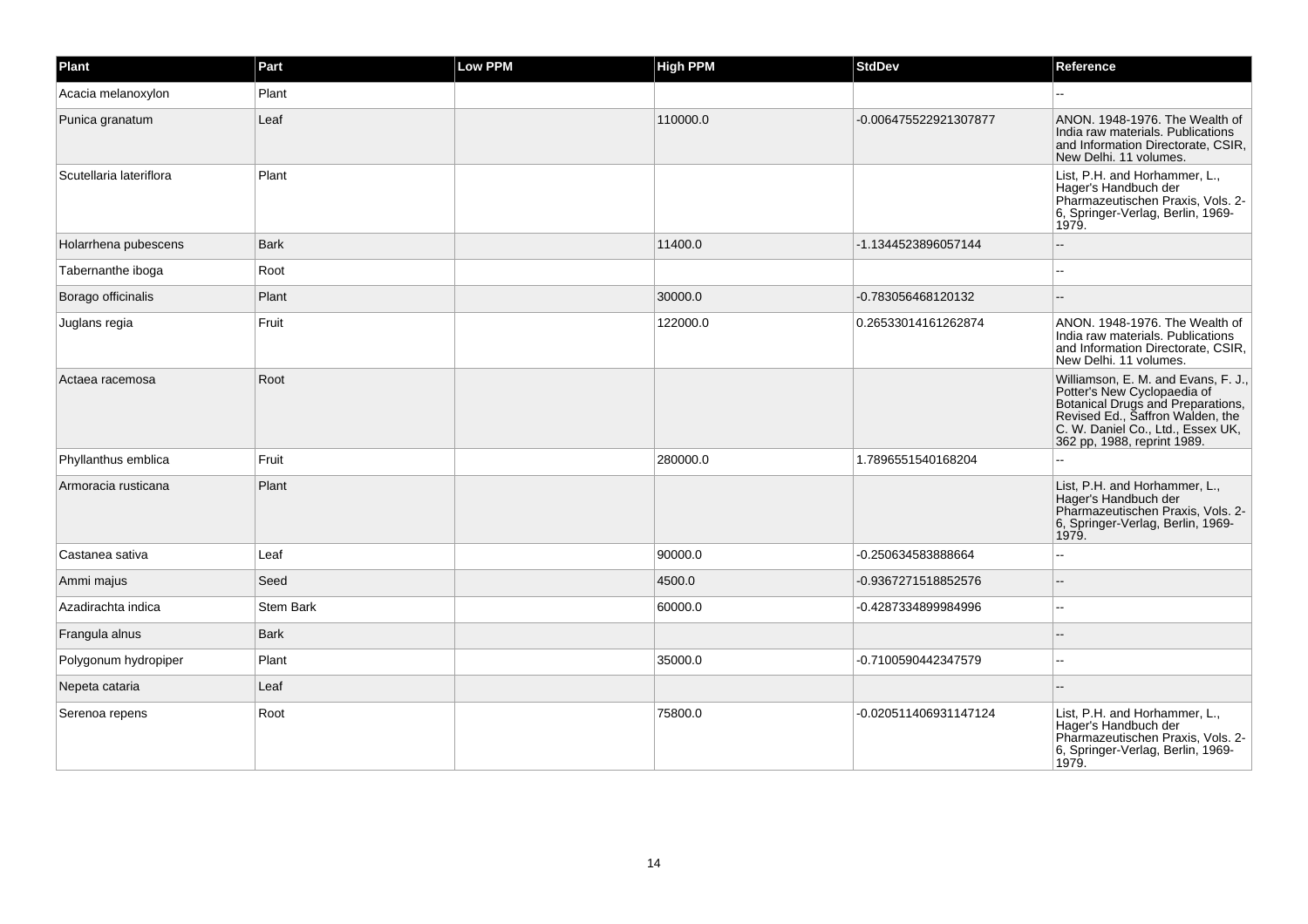| Plant                  | Part        | <b>Low PPM</b> | <b>High PPM</b> | <b>StdDev</b>       | Reference                                                                                                                                |
|------------------------|-------------|----------------|-----------------|---------------------|------------------------------------------------------------------------------------------------------------------------------------------|
| Tridax procumbens      | Plant       |                |                 |                     | ANON. 1948-1976. The Wealth of<br>India raw materials. Publications<br>and Information Directorate, CSIR,<br>New Delhi. 11 volumes.      |
| Cola acuminata         | Seed        |                |                 |                     |                                                                                                                                          |
| Serenoa repens         | Stem        |                | 54800.0         | -0.5063597006118161 | List, P.H. and Horhammer, L.,<br>Hager's Handbuch der<br>Pharmazeutischen Praxis, Vols. 2-<br>6, Springer-Verlag, Berlin, 1969-<br>1979. |
| Verbena officinalis    | Plant       |                |                 |                     |                                                                                                                                          |
| Phyllanthus emblica    | Twig        |                |                 |                     |                                                                                                                                          |
| Zizyphus jujuba        | Fruit       |                | 100000.0        | 0.05308235507533624 |                                                                                                                                          |
| Albizia julibrissin    | <b>Bark</b> |                |                 |                     |                                                                                                                                          |
| Zizyphus jujuba        | Leaf        |                | 46000.0         | -0.7877845180168476 |                                                                                                                                          |
| Gaultheria procumbens  | Leaf        |                |                 |                     |                                                                                                                                          |
| Origanum creticum      | Plant       |                |                 |                     | List, P.H. and Horhammer, L.,<br>Hager's Handbuch der<br>Pharmazeutischen Praxis, Vols. 2-<br>6, Springer-Verlag, Berlin, 1969-<br>1979. |
| Jatropha gossypifolia  | Leaf        |                |                 |                     |                                                                                                                                          |
| Quillaja saponaria     | <b>Bark</b> |                | 150000.0        | 0.07798232542085588 | $\sim$                                                                                                                                   |
| Prunus spinosa         | Fruit       |                |                 |                     |                                                                                                                                          |
| Veronica officinalis   | Plant       |                |                 |                     | --                                                                                                                                       |
| Nigella sativa         | Seed        |                |                 |                     |                                                                                                                                          |
| Sterculia urens        | <b>Bark</b> |                |                 |                     | $\overline{a}$                                                                                                                           |
| Sterculia urens        | Gum         |                | 20000.0         |                     |                                                                                                                                          |
| Artemisia dracunculus  | Plant       |                |                 |                     |                                                                                                                                          |
| Gleditsia triacanthos  | Leaf        |                |                 |                     |                                                                                                                                          |
| Aesculus hippocastanum | Flower      |                |                 |                     | List, P.H. and Horhammer, L.,<br>Hager's Handbuch der<br>Pharmazeutischen Praxis, Vols. 2-<br>6, Springer-Verlag, Berlin, 1969-<br>1979. |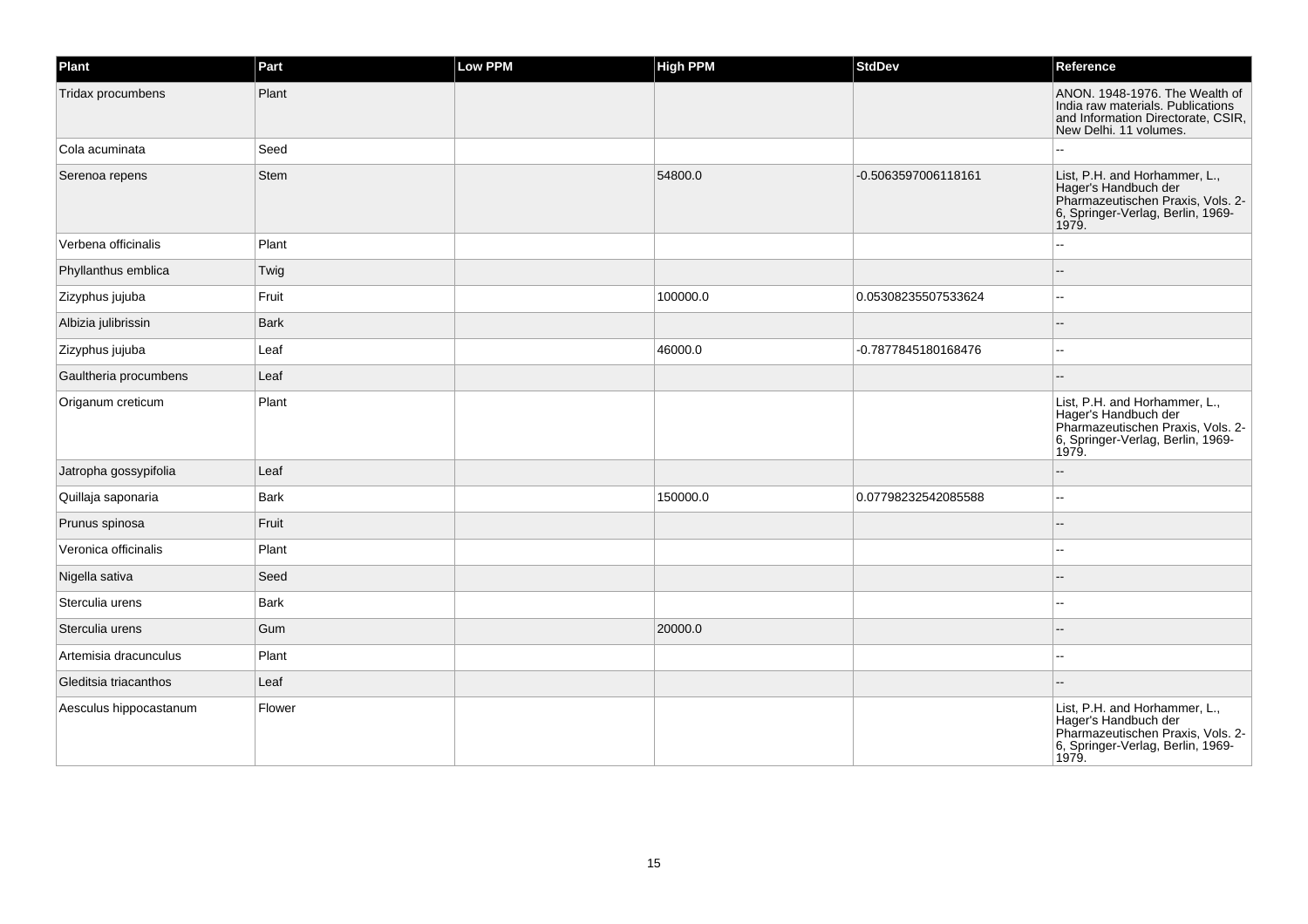| Plant                   | Part             | Low PPM | <b>High PPM</b> | <b>StdDev</b>        | Reference                                                                                                                                                                                                                              |
|-------------------------|------------------|---------|-----------------|----------------------|----------------------------------------------------------------------------------------------------------------------------------------------------------------------------------------------------------------------------------------|
| Ficus carica            | <b>Stem Bark</b> |         | 5000.0          | -0.9527410888855545  | Blaschek, W., Hansel, R., Keller,<br>K., Reichling, J., Rimpler, H., and<br>Schneider, G. eds. 1998. Hager's<br>Handbuch der Pharmazeutischen<br>Praxis, Auflage Band 2 (A-K), 909<br>pp., (L-Z), 858 pp. Springer-<br>Verlag, Berlin. |
| Pausinystalia johimbe   | <b>Bark</b>      |         |                 |                      |                                                                                                                                                                                                                                        |
| Apocynum cannabinum     | Plant            |         |                 |                      |                                                                                                                                                                                                                                        |
| Berberis vulgaris       | Plant            |         |                 |                      | Williamson, E. M. and Evans, F. J.,<br>Potter's New Cyclopaedia of<br>Botanical Drugs and Preparations,<br>Revised Ed., Saffron Walden, the<br>C. W. Daniel Co., Ltd., Essex UK,<br>362 pp, 1988, reprint 1989.                        |
| Croton lechleri         | Plant            |         |                 |                      | Taylor, Leslie. 2005. The Healing<br>Power of Rainforest Herbs.<br>SquareOne Publisher, Garden City<br>Park, NY. 519 pp.                                                                                                               |
| Sanguisorba officinalis | Plant            |         | 170000.0        | 1.260871400670345    |                                                                                                                                                                                                                                        |
| Mentha aquatica         | Leaf             |         | 74000.0         | -0.44596183266254885 | List, P.H. and Horhammer, L.,<br>Hager's Handbuch der<br>Pharmazeutischen Praxis, Vols. 2-<br>6, Springer-Verlag, Berlin, 1969-<br>1979.                                                                                               |
| Teucrium chamaedrys     | Plant            |         | 50000.0         | -0.4910667725786353  | List, P.H. and Horhammer, L.,<br>Hager's Handbuch der<br>Pharmazeutischen Praxis, Vols. 2-<br>6, Springer-Verlag, Berlin, 1969-<br>1979.                                                                                               |
| Gelsemium sempervirens  | Root             |         |                 |                      |                                                                                                                                                                                                                                        |
| Chrysanthemum balsamita | Plant            |         |                 |                      |                                                                                                                                                                                                                                        |
| Peumus boldus           | Leaf             |         |                 |                      |                                                                                                                                                                                                                                        |
| Sambucus canadensis     | Seed             |         |                 |                      | List, P.H. and Horhammer, L.,<br>Hager's Handbuch der<br>Pharmazeutischen Praxis, Vols. 2-<br>6, Springer-Verlag, Berlin, 1969-<br>1979.                                                                                               |
| Solanum sessiliflorum   | Fruit            | 142.0   | 1420.0          | -0.8979806811449499  | Morton, J.F., Major Medicinal<br>Plants. 1977. Atlas of Medicinal<br>Plants of Middle America.<br>Bahamas to Yucatan. 1981.                                                                                                            |
| Phoenix dactylifera     | Fruit            | 200.0   | 18000.0         | -0.7380230311091176  | ANON. 1948-1976. The Wealth of<br>India raw materials. Publications<br>and Information Directorate, CSIR,<br>New Delhi. 11 volumes.                                                                                                    |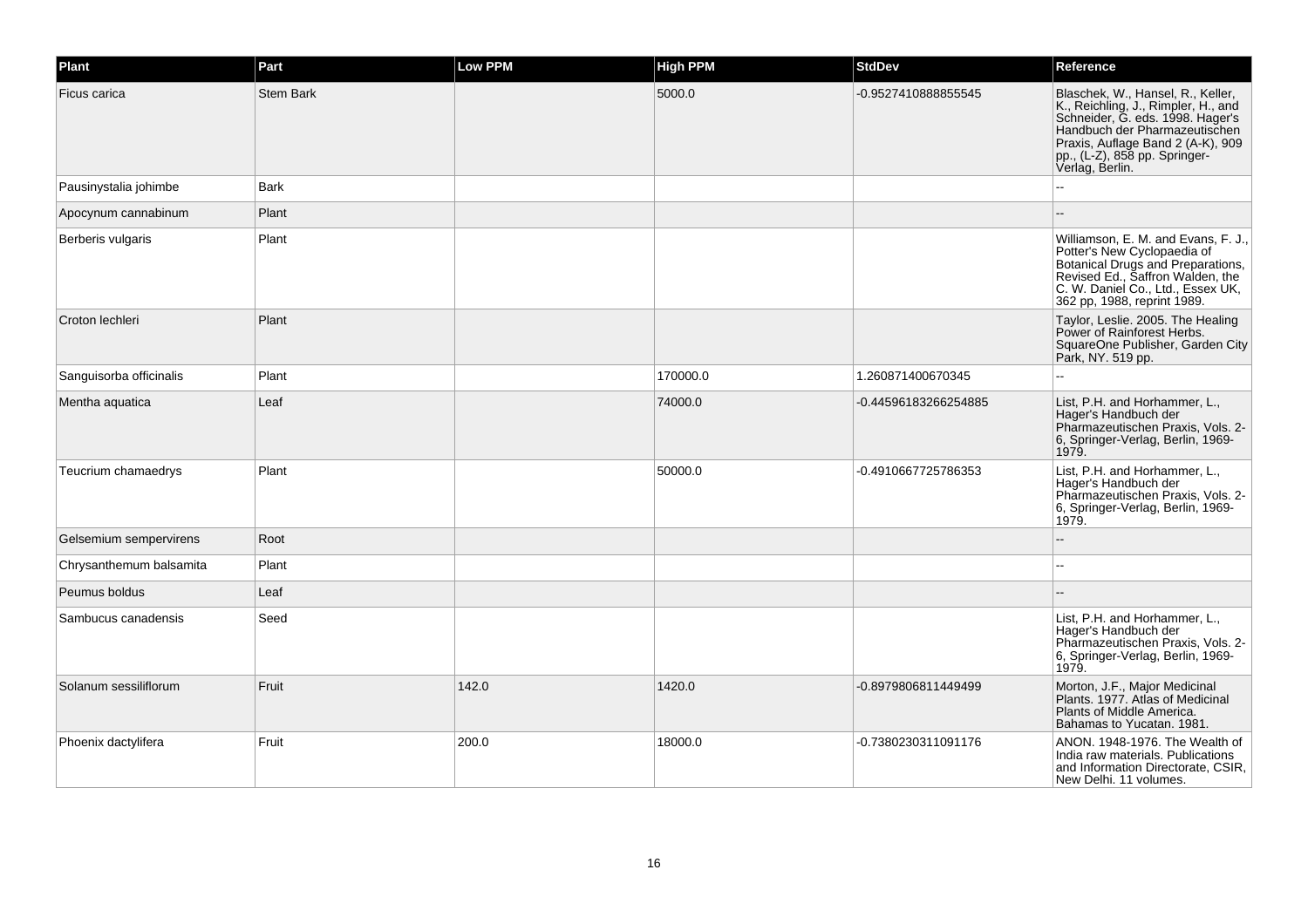| Plant                   | Part        | Low PPM | <b>High PPM</b> | <b>StdDev</b>         | Reference                                                                                                                           |
|-------------------------|-------------|---------|-----------------|-----------------------|-------------------------------------------------------------------------------------------------------------------------------------|
| Prunus armeniaca        | Fruit       | 600.0   | 1000.0          | -0.9020326843424801   |                                                                                                                                     |
| Terminalia chebula      | Fruit       | 1090.0  | 355000.0        | 2.513227153575772     | $\sim$                                                                                                                              |
| Rosa canina             | Fruit       | 3740.0  | 20000.0         | -0.7187277777875456   |                                                                                                                                     |
| Sambucus nigra          | Leaf        | 4400.0  | 30000.0         | -0.9831117667907324   |                                                                                                                                     |
| Prosopis juliflora      | <b>Bark</b> | 6000.0  | 84000.0         | -0.49936753887751095  | $\overline{a}$                                                                                                                      |
| Arctostaphylos uva-ursi | Leaf        | 6960.0  | 70000.0         | -0.49479364485602007  |                                                                                                                                     |
| Turnera diffusa         | Leaf        | 8400.0  | 40000.0         | -0.8610322363070544   |                                                                                                                                     |
| Rhizophora mangle       | <b>Bark</b> | 10000.0 | 520000.0        | 3.314640655578367     | $\overline{a}$                                                                                                                      |
| Piper betel             | Leaf        | 10000.0 | 20500.0         | -1.0990873207502265   |                                                                                                                                     |
| Ceratonia siliqua       | <b>Bark</b> | 12000.0 | 500000.0        | 3.1396861512455287    |                                                                                                                                     |
| Terminalia bellirica    | <b>Bark</b> | 14000.0 | 70000.0         | -0.6218356919104978   | ANON. 1948-1976. The Wealth of<br>India raw materials. Publications<br>and Information Directorate, CSIR,<br>New Delhi. 11 volumes. |
| Thymus vulgaris         | Leaf        | 16800.0 | 100000.0        | -0.12855505340498594  |                                                                                                                                     |
| Rubus idaeus            | Leaf        | 16900.0 | 120000.0        | 0.11560400756237017   |                                                                                                                                     |
| Phyllanthus emblica     | Leaf        | 18000.0 | 22000.0         | -1.080775391177675    | $\overline{a}$                                                                                                                      |
| Melicoccus bijugatas    | Fruit       | 18800.0 | 60225.0         | -0.33065199535742784  | Morton, J.F., Major Medicinal<br>Plants. 1977. Atlas of Medicinal<br>Plants of Middle America.<br>Bahamas to Yucatan. 1981.         |
| Lagochilus inebrians    | Plant       | 20000.0 | 40000.0         | -0.6370616203493836   |                                                                                                                                     |
| Salvia officinalis      | Plant       | 20000.0 | 80000.0         | -0.053082229266390064 |                                                                                                                                     |
| Quercus suber           | Cork        | 20000.0 | 65000.0         |                       |                                                                                                                                     |
| Punica granatum         | Root Bark   | 20000.0 | 280000.0        | 0.8535499454737059    |                                                                                                                                     |
| Castanea sativa         | Seed        | 20000.0 | 28000.0         | -0.6449974728145933   |                                                                                                                                     |
| Salix alba              | <b>Bark</b> | 20160.0 | 120000.0        | -0.18444943107840175  |                                                                                                                                     |
| Juniperus virginiana    | <b>Bark</b> | 21000.0 | 86000.0         | -0.4818720884442271   |                                                                                                                                     |
| Leonurus cardiaca       | Plant       | 21000.0 | 90000.0         | 0.09291261850435828   |                                                                                                                                     |
| Stachys officinalis     | Plant       | 25200.0 | 150000.0        | 0.9688817051288484    |                                                                                                                                     |
| Marrubium vulgare       | Flower      | 26000.0 | 29000.0         | -1.0048129490429472   |                                                                                                                                     |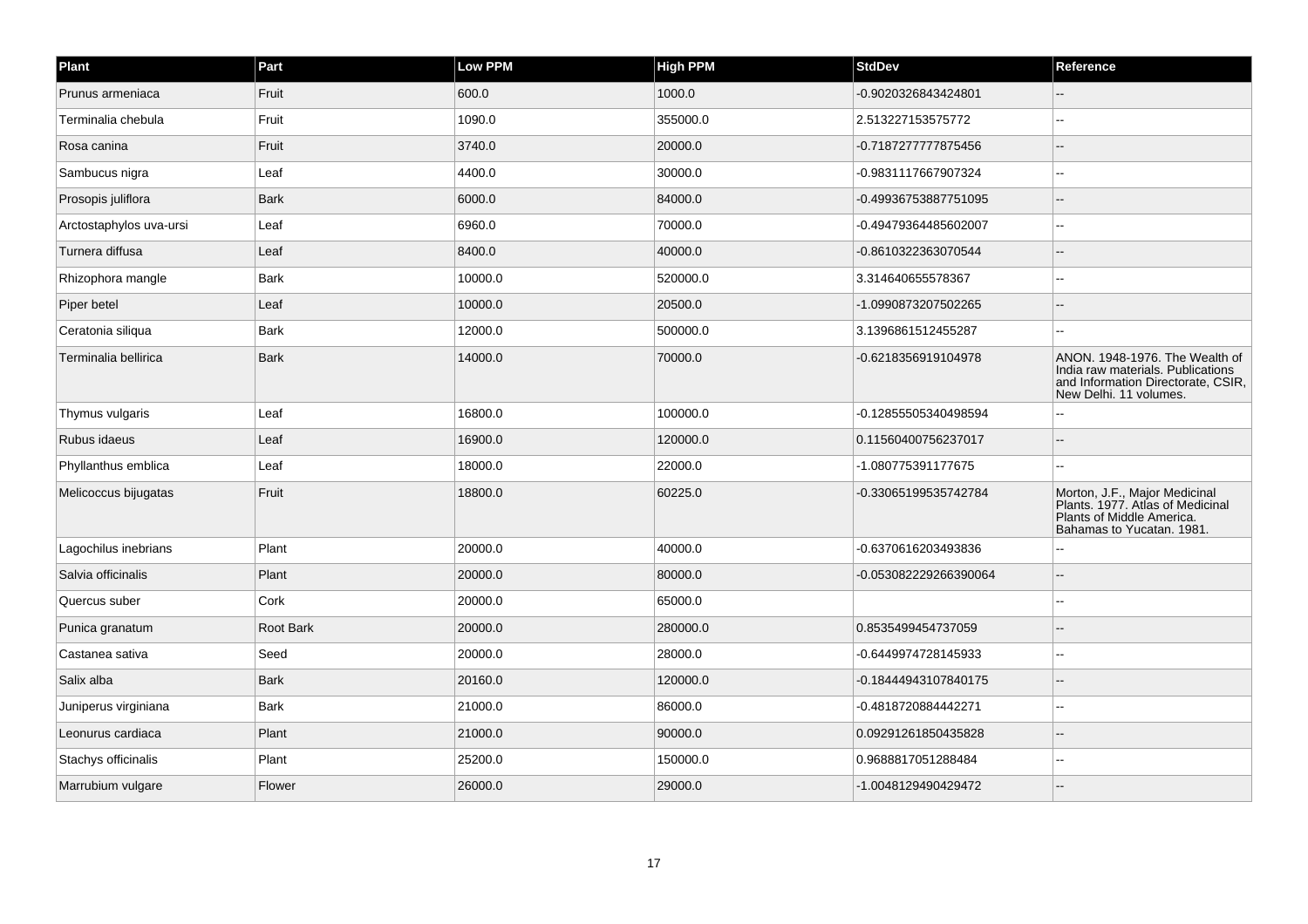| Plant                         | Part        | <b>Low PPM</b> | <b>High PPM</b> | <b>StdDev</b>        | Reference                                                                                                                                |
|-------------------------------|-------------|----------------|-----------------|----------------------|------------------------------------------------------------------------------------------------------------------------------------------|
| Medicago sativa               | Hay         | 27000.0        | 28000.0         |                      |                                                                                                                                          |
| Achillea millefolium          | Plant       | 28000.0        | 40000.0         | -0.6370616203493836  |                                                                                                                                          |
| Scutellaria galericulata      | Plant       | 28600.0        | 35000.0         | -0.7100590442347579  | Lawrence, B.M., Essential Oils<br>1976-1977, Essential Oils 1978,<br>Essential Oils 1979-1980.                                           |
| Agrimonia eupatoria           | Shoot       | 30000.0        | 210000.0        | 1.6607008042164362   |                                                                                                                                          |
| Rumex crispus                 | Root        | 30000.0        | 60000.0         | -0.5127851732786817  | List, P.H. and Horhammer, L.,<br>Hager's Handbuch der<br>Pharmazeutischen Praxis, Vols. 2-<br>6, Springer-Verlag, Berlin, 1969-<br>1979. |
| Fallopia japonica             | Stem        | 30000.0        | 130000.0        | 1.2185893134769075   | List, P.H. and Horhammer, L.,<br>Hager's Handbuch der<br>Pharmazeutischen Praxis, Vols. 2-<br>6, Springer-Verlag, Berlin, 1969-<br>1979. |
| Glechoma hederacea            | Plant       | 30000.0        | 70000.0         | -0.1990770770371384  |                                                                                                                                          |
| Ulmus rubra                   | <b>Bark</b> | 30000.0        | 65000.0         | -0.6655743179937075  |                                                                                                                                          |
| Aspidosperma quebracho-blanco | Bark        | 30000.0        | 40000.0         | -0.8842674484097555  |                                                                                                                                          |
| Manilkara zapota              | Fruit       | 31600.0        | 64500.0         | -0.2894083913825676  | Morton, J.F., Major Medicinal<br>Plants. 1977. Atlas of Medicinal<br>Plants of Middle America.<br>Bahamas to Yucatan. 1981.              |
| Juglans nigra                 | Pericarp    | 33600.0        | 280000.0        | $-1.0$               |                                                                                                                                          |
| Camellia sinensis             | Leaf        | 33800.0        | 270000.0        | 1.946796964817541    |                                                                                                                                          |
| Sclerocarya caffra            | <b>Bark</b> | 35000.0        | 100000.0        | -0.3594039354112402  |                                                                                                                                          |
| Plantago major                | Plant       | 40000.0        | 57000.0         | -0.3888703791391115  |                                                                                                                                          |
| Aleurites moluccana           | Bark        | 40000.0        | 60000.0         | -0.709312944076917   | <b>CRC Handbook of Medicinal</b><br>Herbs and/or CRC Handbook of<br><b>Proximate Analyses</b>                                            |
| Hippophae rhamnoides          | Shoot       | 40000.0        | 50000.0         | -0.7390474791398953  | ANON. 1948-1976. The Wealth of<br>India raw materials. Publications<br>and Information Directorate, CSIR,<br>New Delhi. 11 volumes.      |
| Artemisia absinthium          | Leaf        | 40000.0        | 77000.0         | -0.40933797351744544 |                                                                                                                                          |
| llex paraguariensis           | Leaf        | 40000.0        | 160000.0        | 0.6039221294970823   |                                                                                                                                          |
| Castanea sativa               | Bark        | 40000.0        | 120000.0        | -0.18444943107840175 |                                                                                                                                          |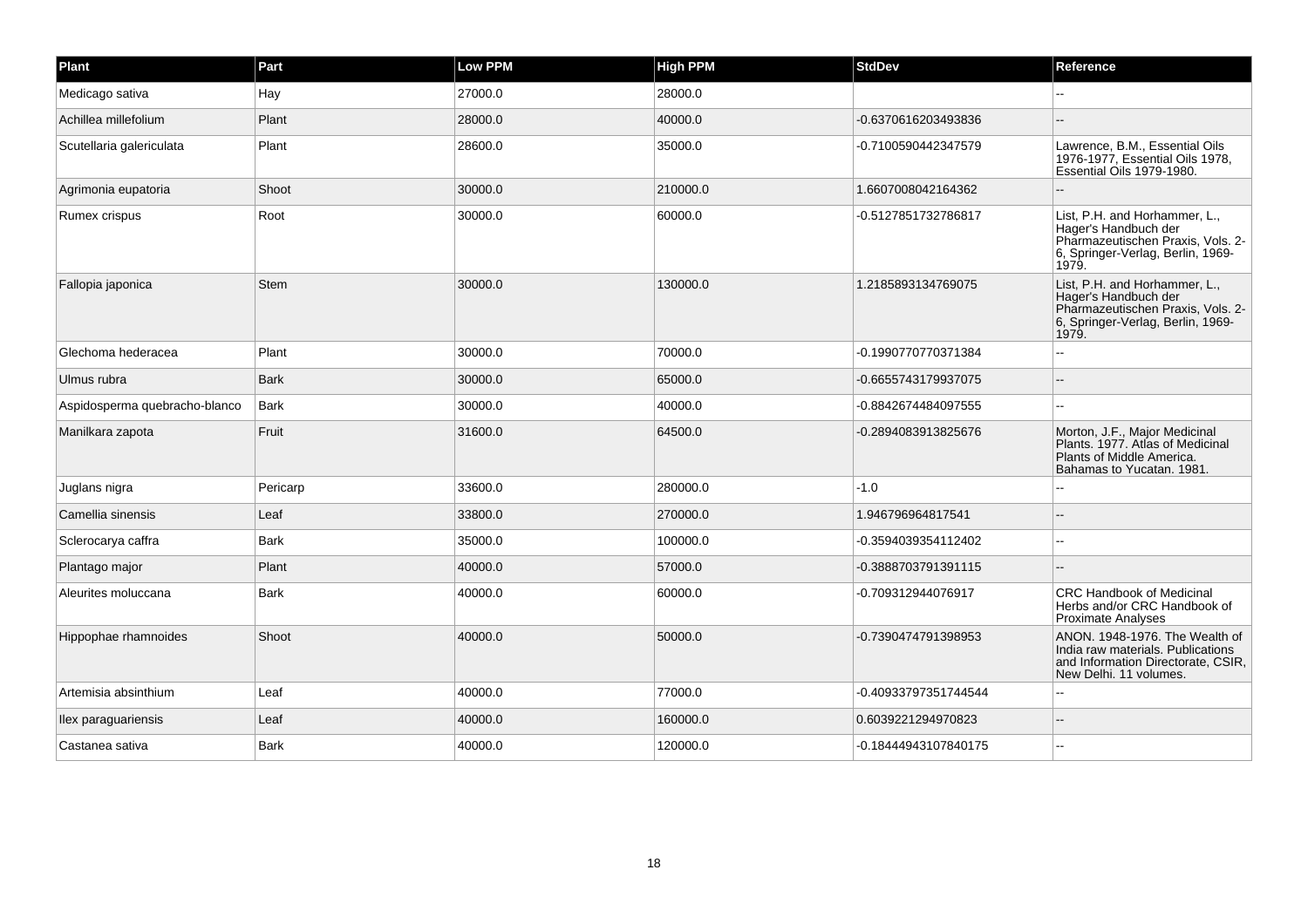| Plant                   | Part        | <b>Low PPM</b> | <b>High PPM</b> | <b>StdDev</b>         | Reference                                                                                                                                |
|-------------------------|-------------|----------------|-----------------|-----------------------|------------------------------------------------------------------------------------------------------------------------------------------|
| Satureja hortensis      | Plant       | 40000.0        | 85000.0         | 0.01991519461898411   | List, P.H. and Horhammer, L.,<br>Hager's Handbuch der<br>Pharmazeutischen Praxis, Vols. 2-<br>6, Springer-Verlag, Berlin, 1969-<br>1979. |
| Prunella vulgaris       | Plant       | 45000.0        | 105800.0        | 0.3235844779821407    |                                                                                                                                          |
| Vaccinium myrtillus     | Fruit       | 50000.0        | 120000.0        | 0.2460348882910567    |                                                                                                                                          |
| Thymus serpyllum        | Plant       | 50000.0        | 75000.0         | -0.12607965315176423  | List, P.H. and Horhammer, L.,<br>Hager's Handbuch der<br>Pharmazeutischen Praxis, Vols. 2-<br>6, Springer-Verlag, Berlin, 1969-<br>1979. |
| Agrimonia eupatoria     | Leaf        | 50000.0        | 80000.0         | -0.37271411437234203  |                                                                                                                                          |
| Lavandula angustifolia  | Flower      | 50000.0        | 120000.0        | 0.5345469560565174    |                                                                                                                                          |
| Hyssopus officinalis    | Plant       | 50000.0        | 80000.0         | -0.053082229266390064 | Lawrence Review of Natural<br>Products, Jan-87.                                                                                          |
| Prunus cerasus          | Bark        | 50000.0        | 70000.0         | -0.6218356919104978   | ANON. 1948-1976. The Wealth of<br>India raw materials. Publications<br>and Information Directorate, CSIR,<br>New Delhi. 11 volumes.      |
| Rhododendron ponticum   | Leaf        | 50000.0        | 120000.0        | 0.11560400756237017   |                                                                                                                                          |
| Paullinia cupana        | Seed        | 50000.0        | 120000.0        | 0.49709318567481553   |                                                                                                                                          |
| Juglans regia           | Bark        | 53000.0        | 75100.0         | -0.577222293305624    |                                                                                                                                          |
| Urtica dioica           | Leaf        | 59700.0        | 133000.0        | 0.27430739719115166   | Jim Duke's personal files.                                                                                                               |
| Vaccinium myrtillus     | Leaf        | 60000.0        | 200000.0        | 1.0922402514317946    |                                                                                                                                          |
| Vaccinium vitis-idaea   | Leaf        | 60000.0        | 200000.0        | 1.0922402514317946    |                                                                                                                                          |
| Terminalia catappa      | Fruit       | 60000.0        | 200000.0        | 1.0178450211539385    | Morton, J.F., Major Medicinal<br>Plants, 1977. Atlas of Medicinal<br>Plants of Middle America.<br>Bahamas to Yucatan. 1981.              |
| Ligustrum vulgare       | Leaf        | 60000.0        | 100000.0        | -0.12855505340498594  |                                                                                                                                          |
| Arctostaphylos uva-ursi | Plant       | 60000.0        | 200000.0        | 1.69885594398259      |                                                                                                                                          |
| Marrubium vulgare       | Plant       | 65000.0        | 70000.0         | -0.1990770770371384   | ANON. 1948-1976. The Wealth of<br>India raw materials. Publications<br>and Information Directorate, CSIR,<br>New Delhi. 11 volumes.      |
| Pinus kesiya            | <b>Bark</b> | 70000.0        | 100000.0        | -0.3594039354112402   | ANON. 1948-1976. The Wealth of<br>India raw materials. Publications<br>and Information Directorate, CSIR,<br>New Delhi. 11 volumes.      |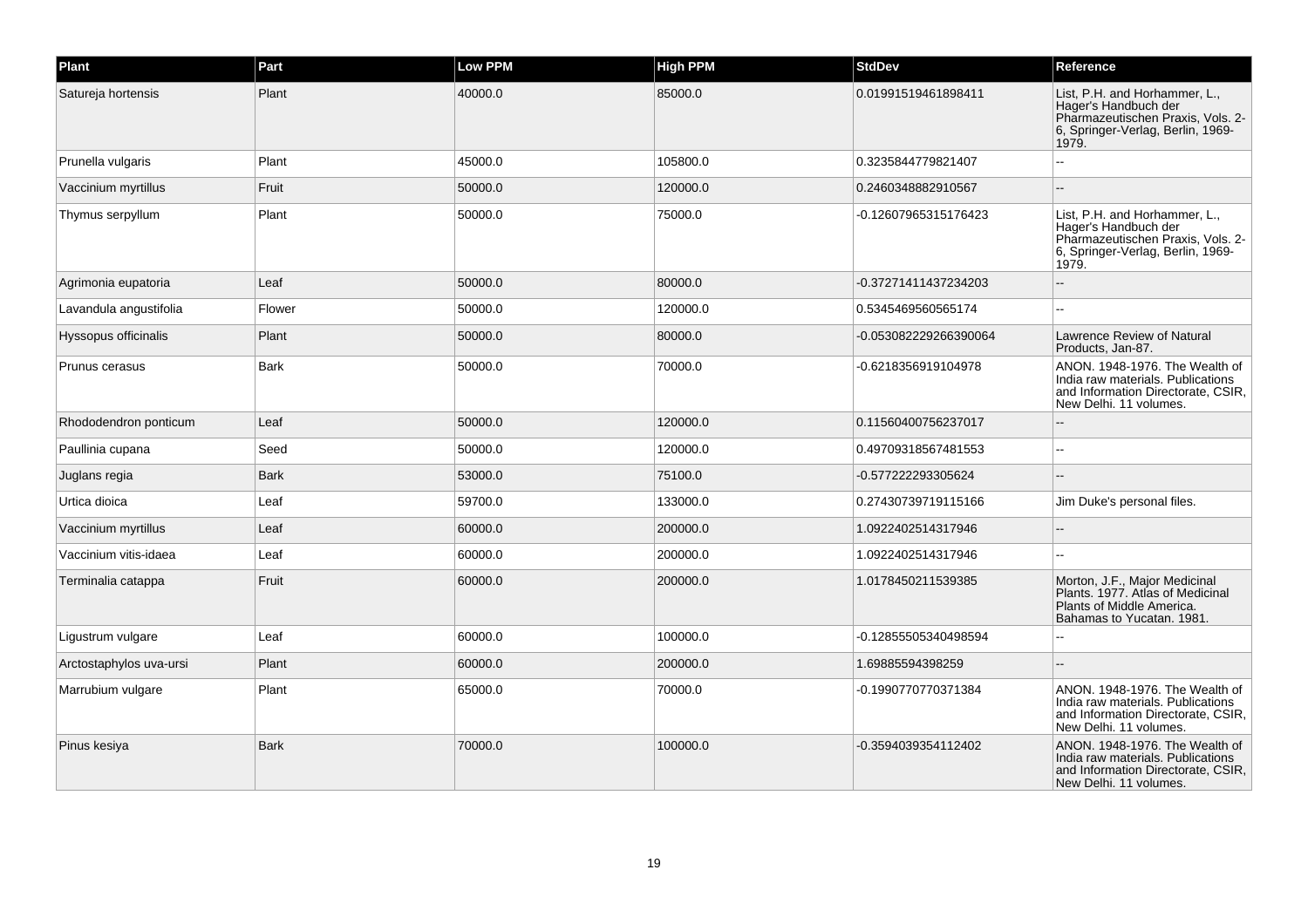| Plant                | Part             | <b>Low PPM</b> | <b>High PPM</b> | <b>StdDev</b>         | Reference                                                                                                                                |
|----------------------|------------------|----------------|-----------------|-----------------------|------------------------------------------------------------------------------------------------------------------------------------------|
| Albizia lebbeck      | <b>Bark</b>      | 70000.0        | 110000.0        | -0.271926683244821    | Wealth of India.                                                                                                                         |
| Solanum nigrum       | Plant            | 70000.0        | 100000.0        | 0.23890746627510662   |                                                                                                                                          |
| Pinus insularis      | <b>Bark</b>      | 70000.0        | 100000.0        | -0.3594039354112402   | ANON. 1948-1976. The Wealth of<br>India raw materials. Publications<br>and Information Directorate, CSIR,<br>New Delhi. 11 volumes.      |
| Terminalia arjuna    | Fruit            | 70000.0        | 120000.0        | 0.2460348882910567    | ANON. 1948-1976. The Wealth of<br>India raw materials. Publications<br>and Information Directorate, CSIR,<br>New Delhi, 11 volumes.      |
| Quercus alba         | <b>Bark</b>      | 78500.0        | 200000.0        | 0.5153685862529519    |                                                                                                                                          |
| Teucrium scorodonia  | Leaf             | 80000.0        | 90000.0         | -0.250634583888664    | List, P.H. and Horhammer, L.,<br>Hager's Handbuch der<br>Pharmazeutischen Praxis, Vols. 2-<br>6, Springer-Verlag, Berlin, 1969-<br>1979. |
| Symphytum officinale | Plant            | 80000.0        | 90000.0         | 0.09291261850435828   |                                                                                                                                          |
| Quercus robur        | <b>Bark</b>      | 80000.0        | 200000.0        | 0.5153685862529519    |                                                                                                                                          |
| Rumex acetosella     | Root             | 80000.0        | 140000.0        | 1.9797402259493415    |                                                                                                                                          |
| Thymus vulgaris      | Plant            | 80000.0        | 100000.0        | 0.23890746627510662   |                                                                                                                                          |
| Phyllanthus emblica  | <b>Bark</b>      | 80000.0        | 166400.0        | 0.22144501897378338   |                                                                                                                                          |
| Maclura pomifera     | Wood             | 90000.0        | 100000.0        | 1.2399802396022128    | ANON, 1948-1976. The Wealth of<br>India raw materials. Publications<br>and Information Directorate, CSIR,<br>New Delhi. 11 volumes.      |
| Psidium guajava      | Leaf             | 90000.0        | 100000.0        | -0.12855505340498594  | Morton, J.F., Major Medicinal<br>Plants, 1977. Atlas of Medicinal<br>Plants of Middle America.<br>Bahamas to Yucatan, 1981.              |
| Juglans regia        | Leaf             | 90000.0        | 110000.0        | -0.006475522921307877 | List, P.H. and Horhammer, L.,<br>Hager's Handbuch der<br>Pharmazeutischen Praxis, Vols. 2-<br>6, Springer-Verlag, Berlin, 1969-<br>1979. |
| Anogeissus latifolia | <b>Bark</b>      | 100000.0       | 150000.0        | 0.07798232542085588   |                                                                                                                                          |
| Tsuga canadensis     | <b>Bark</b>      | 100000.0       | 150500.0        | 0.08235618802917684   |                                                                                                                                          |
| Coriaria myrtifolia  | Leaf             | 100000.0       | 200000.0        | 1.0922402514317946    |                                                                                                                                          |
| Punica granatum      | <b>Stem Bark</b> | 100000.0       | 250000.0        | 1.3814745788840543    |                                                                                                                                          |
| Punica granatum      | Pericarp         | 104000.0       | 336000.0        | 1.0                   |                                                                                                                                          |
| Psidium guajava      | <b>Bark</b>      | 110000.0       | 300000.0        | 1.3901411079171442    |                                                                                                                                          |